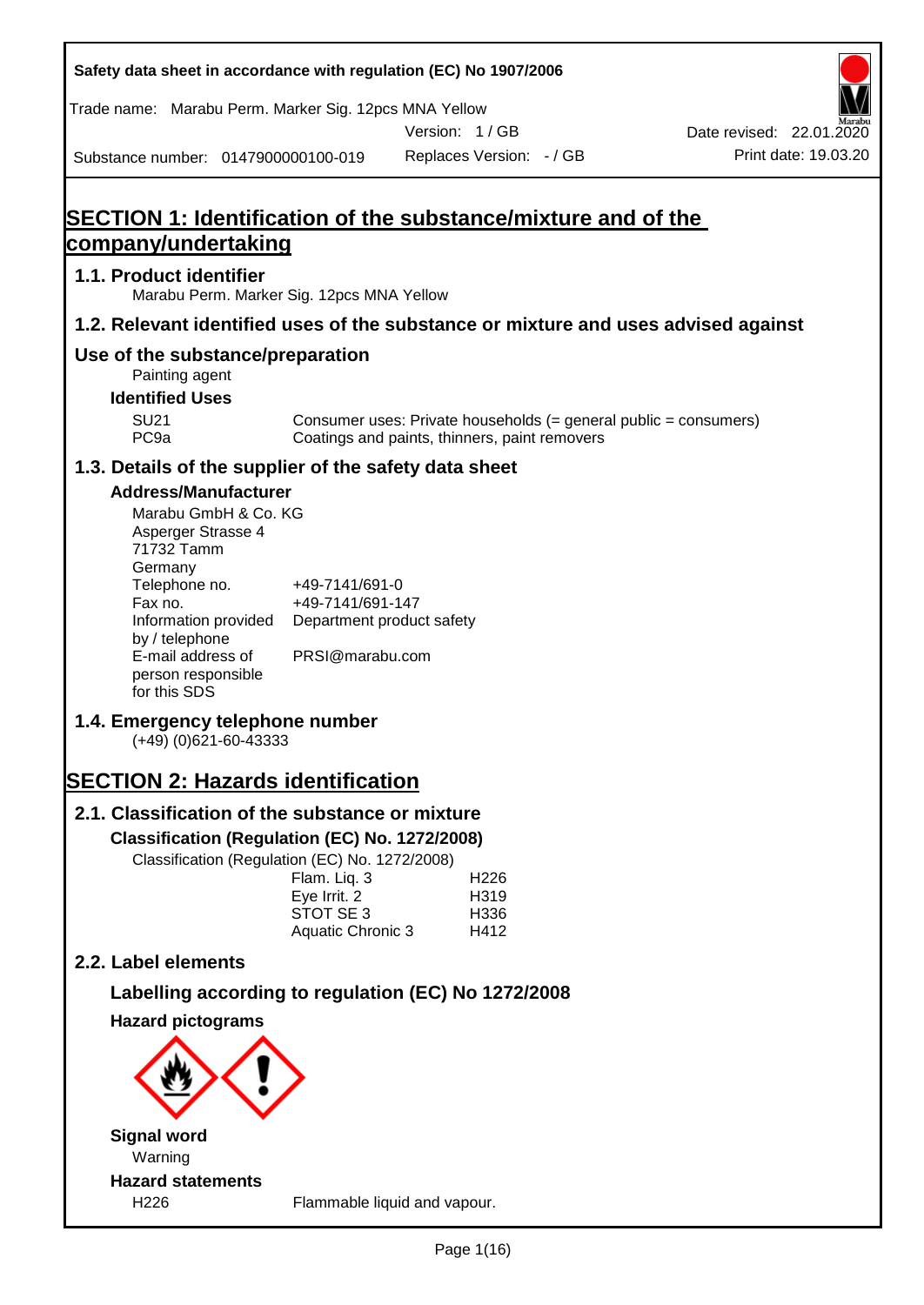| Safety data sheet in accordance with regulation (EC) No 1907/2006               |                                                       |               |                  |                          |      |                                                                                  |  |
|---------------------------------------------------------------------------------|-------------------------------------------------------|---------------|------------------|--------------------------|------|----------------------------------------------------------------------------------|--|
| Trade name: Marabu Perm. Marker Sig. 12pcs MNA Yellow                           |                                                       |               |                  |                          |      |                                                                                  |  |
|                                                                                 |                                                       | Version: 1/GB |                  |                          |      | Date revised: 22.01.2020                                                         |  |
| Substance number: 0147900000100-019                                             |                                                       |               |                  | Replaces Version: - / GB |      | Print date: 19.03.20                                                             |  |
| H319                                                                            | Causes serious eye irritation.                        |               |                  |                          |      |                                                                                  |  |
| H336                                                                            | May cause drowsiness or dizziness.                    |               |                  |                          |      |                                                                                  |  |
| H412                                                                            | Harmful to aquatic life with long lasting effects.    |               |                  |                          |      |                                                                                  |  |
| <b>Precautionary statements</b>                                                 |                                                       |               |                  |                          |      |                                                                                  |  |
| P <sub>101</sub>                                                                |                                                       |               |                  |                          |      | If medical advice is needed, have product container or label at hand.            |  |
| P <sub>102</sub>                                                                | Keep out of reach of children.                        |               |                  |                          |      |                                                                                  |  |
| P210                                                                            | sources. No smoking.                                  |               |                  |                          |      | Keep away from heat, hot surfaces, sparks, open flames and other ignition        |  |
| P264.1                                                                          | Wash hands thoroughly after handling.                 |               |                  |                          |      |                                                                                  |  |
| P271                                                                            | Use only outdoors or in a well-ventilated area.       |               |                  |                          |      |                                                                                  |  |
| P <sub>280</sub>                                                                |                                                       |               |                  |                          |      | Wear protective gloves / protective clothing / eye protection / face protection. |  |
| P305+P351+P338                                                                  | lenses, if present and easy to do. Continue rinsing.  |               |                  |                          |      | IF IN EYES: Rinse cautiously with water for several minutes. Remove contact      |  |
| P405                                                                            | Store locked up.                                      |               |                  |                          |      |                                                                                  |  |
| P501.9                                                                          | Dispose of contents / container as problematic waste. |               |                  |                          |      |                                                                                  |  |
| Hazardous component(s) to be indicated on label (Regulation (EC) No. 1272/2008) |                                                       |               |                  |                          |      |                                                                                  |  |
| contains                                                                        | 1-Methoxy-2-propanol                                  |               |                  |                          |      |                                                                                  |  |
| 2.3. Other hazards<br>No special hazards have to be mentioned.                  |                                                       |               |                  |                          |      |                                                                                  |  |
| <b>SECTION 3: Composition/information on ingredients</b>                        |                                                       |               |                  |                          |      |                                                                                  |  |
| 3.2. Mixtures                                                                   |                                                       |               |                  |                          |      |                                                                                  |  |
| <b>Hazardous ingredients</b>                                                    |                                                       |               |                  |                          |      |                                                                                  |  |
| <b>Ethanol</b>                                                                  |                                                       |               |                  |                          |      |                                                                                  |  |
| CAS No.                                                                         | 64-17-5                                               |               |                  |                          |      |                                                                                  |  |
| EINECS no.                                                                      | 200-578-6                                             |               |                  |                          |      |                                                                                  |  |
| Registration no.                                                                | 01-2119457610-43                                      |               |                  |                          |      |                                                                                  |  |
| Concentration                                                                   | $>= 25$                                               |               | $\prec$          | 50                       | %    |                                                                                  |  |
|                                                                                 |                                                       |               |                  |                          |      |                                                                                  |  |
| Classification (Regulation (EC) No. 1272/2008)                                  |                                                       |               | H <sub>225</sub> |                          |      |                                                                                  |  |
|                                                                                 | Flam. Liq. 2<br>Eye Irrit. 2                          |               | H319             |                          |      |                                                                                  |  |
|                                                                                 |                                                       |               |                  |                          |      |                                                                                  |  |
| Concentration limits (Regulation (EC) No. 1272/2008)                            | Eye Irrit. 2                                          | H319          |                  | $>= 50 \%$               |      |                                                                                  |  |
| 1-Methoxy-2-propanol                                                            |                                                       |               |                  |                          |      |                                                                                  |  |
| CAS No.                                                                         | 107-98-2                                              |               |                  |                          |      |                                                                                  |  |
| EINECS no.                                                                      | 203-539-1                                             |               |                  |                          |      |                                                                                  |  |
| Registration no.                                                                | 01-2119457435-35                                      |               |                  |                          |      |                                                                                  |  |
| Concentration                                                                   | $=$                                                   | 25            | $\lt$            | 50                       | $\%$ |                                                                                  |  |
|                                                                                 |                                                       |               |                  |                          |      |                                                                                  |  |
| Classification (Regulation (EC) No. 1272/2008)                                  |                                                       |               |                  |                          |      |                                                                                  |  |
|                                                                                 | STOT SE 3                                             |               | H336             |                          |      |                                                                                  |  |
|                                                                                 | Flam. Liq. 3                                          |               | H226             |                          |      |                                                                                  |  |
|                                                                                 |                                                       |               |                  |                          |      |                                                                                  |  |
| <b>Benzyl alcohol</b>                                                           |                                                       |               |                  |                          |      |                                                                                  |  |
| CAS No.                                                                         | 100-51-6                                              |               |                  |                          |      |                                                                                  |  |
| EINECS no.                                                                      | 202-859-9                                             |               |                  |                          |      |                                                                                  |  |
| Registration no.<br>Concentration                                               | 01-2119492630-38<br>$=$                               | 1             |                  | 10                       | %    |                                                                                  |  |
|                                                                                 |                                                       |               | $\prec$          |                          |      |                                                                                  |  |
| Classification (Regulation (EC) No. 1272/2008)                                  |                                                       |               |                  |                          |      |                                                                                  |  |
|                                                                                 | Acute Tox. 4                                          |               | H332             |                          |      |                                                                                  |  |
|                                                                                 |                                                       |               |                  |                          |      |                                                                                  |  |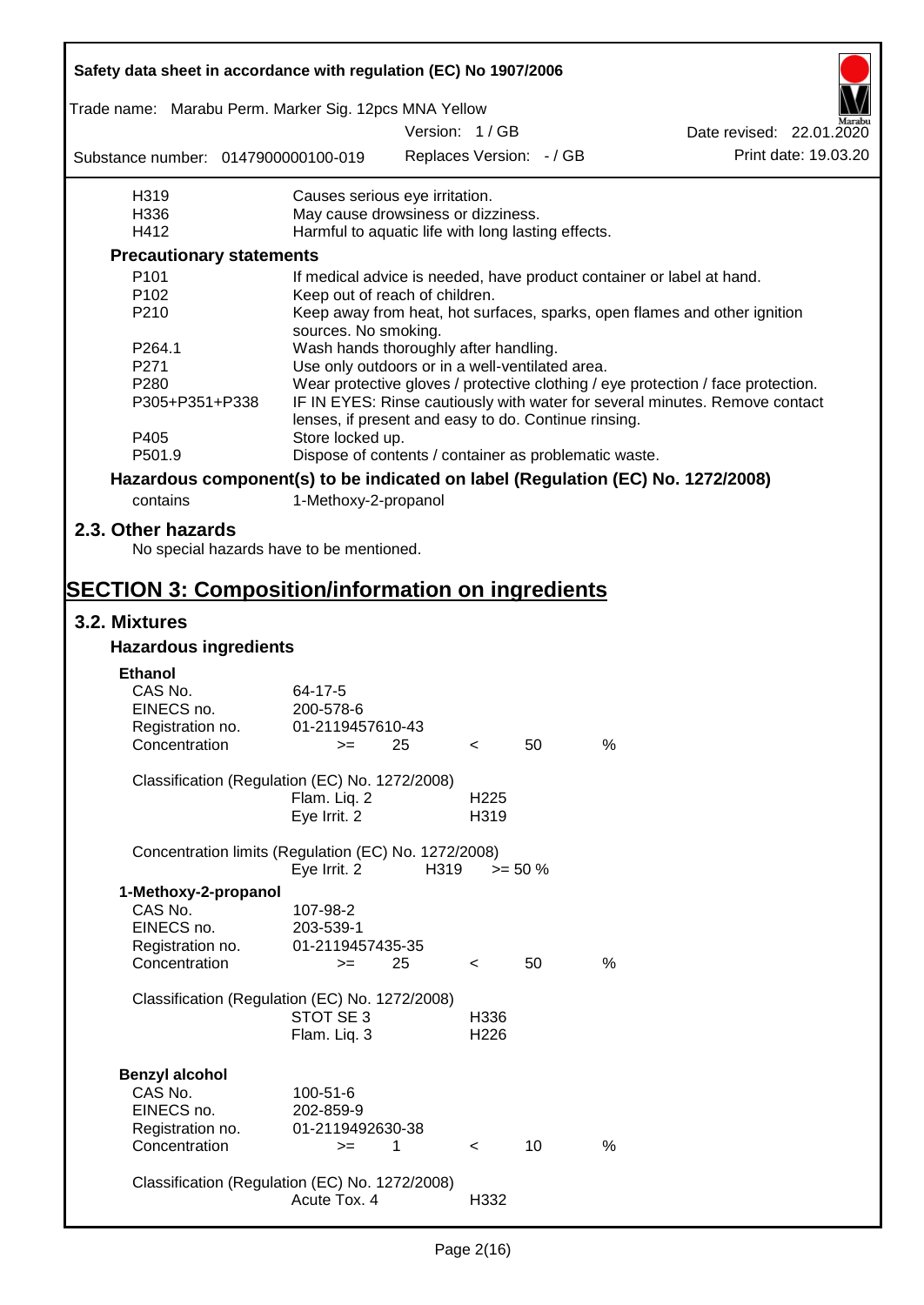|                                        | Safety data sheet in accordance with regulation (EC) No 1907/2006<br>Trade name: Marabu Perm. Marker Sig. 12pcs MNA Yellow |                          |                                       |      |                                    |
|----------------------------------------|----------------------------------------------------------------------------------------------------------------------------|--------------------------|---------------------------------------|------|------------------------------------|
|                                        |                                                                                                                            | Version: 1/GB            |                                       |      | Marabu<br>Date revised: 22.01.2020 |
|                                        | Substance number: 0147900000100-019                                                                                        | Replaces Version: - / GB |                                       |      | Print date: 19.03.20               |
|                                        | Acute Tox. 4<br>Eye Irrit. 2                                                                                               |                          | H <sub>302</sub><br>H <sub>3</sub> 19 |      |                                    |
| CAS No.<br>EINECS no.<br>Concentration | 3',6'-bis(diethylamino)spiro[isobenzofuran-1(3H),9'-[9H]xanthene]-3-one<br>509-34-2<br>208-096-8<br>$>=$                   | 2,5                      | 10<br>$\prec$                         | $\%$ |                                    |
|                                        | Classification (Regulation (EC) No. 1272/2008)<br>Acute Tox. 4<br>Eye Irrit. 2<br>Aquatic Chronic 2                        |                          | H302<br>H <sub>3</sub> 19<br>H411     |      |                                    |

# **SECTION 4: First aid measures**

## **4.1. Description of first aid measures**

#### **General information**

In all cases of doubt, or when symptoms persist, seek medical attention. Never give anything by mouth to an unconscious person. If unconscious place in recovery position and seek medical advice.

#### **After inhalation**

Remove to fresh air, keep patient warm and at rest. If breathing is irregular or stopped, administer artificial respiration.

#### **After skin contact**

Remove contaminated clothing. Wash skin thoroughly with soap and water or use recognised skin cleanser. Do NOT use solvents or thinners.

#### **After eye contact**

Remove contact lenses, irrigate copiously with clean, fresh water, holding the eyelids apart for at least 10 minutes and seek immediate medical advice.

#### **After ingestion**

If accidentally swallowed rinse the mouth with plenty of water (only if the person is conscious) and obtain immediate medical attention. Keep at rest. Do NOT induce vomiting.

### **4.2. Most important symptoms and effects, both acute and delayed**

Until now no symptoms known so far.

### **4.3. Indication of any immediate medical attention and special treatment needed**

### **Hints for the physician / treatment**

Treat symptomatically

# **SECTION 5: Firefighting measures**

### **5.1. Extinguishing media**

### **Suitable extinguishing media**

Recommended: alcohol resistant foam, CO2, powders, water spray/mist, Not be used for safety reasons: water *iet* 

### **5.2. Special hazards arising from the substance or mixture**

In the event of fire the following can be released: Carbon monoxide (CO); Carbon dioxide (CO2); dense black smoke; Nitrogen oxides (NOx); Sulphur oxides; Hydrogen chloride (HCl)

### **5.3. Advice for firefighters**

### **Special protective equipment for fire-fighting**

Cool closed containers exposed to fire with water. Do not allow run-off from fire fighting to enter drains or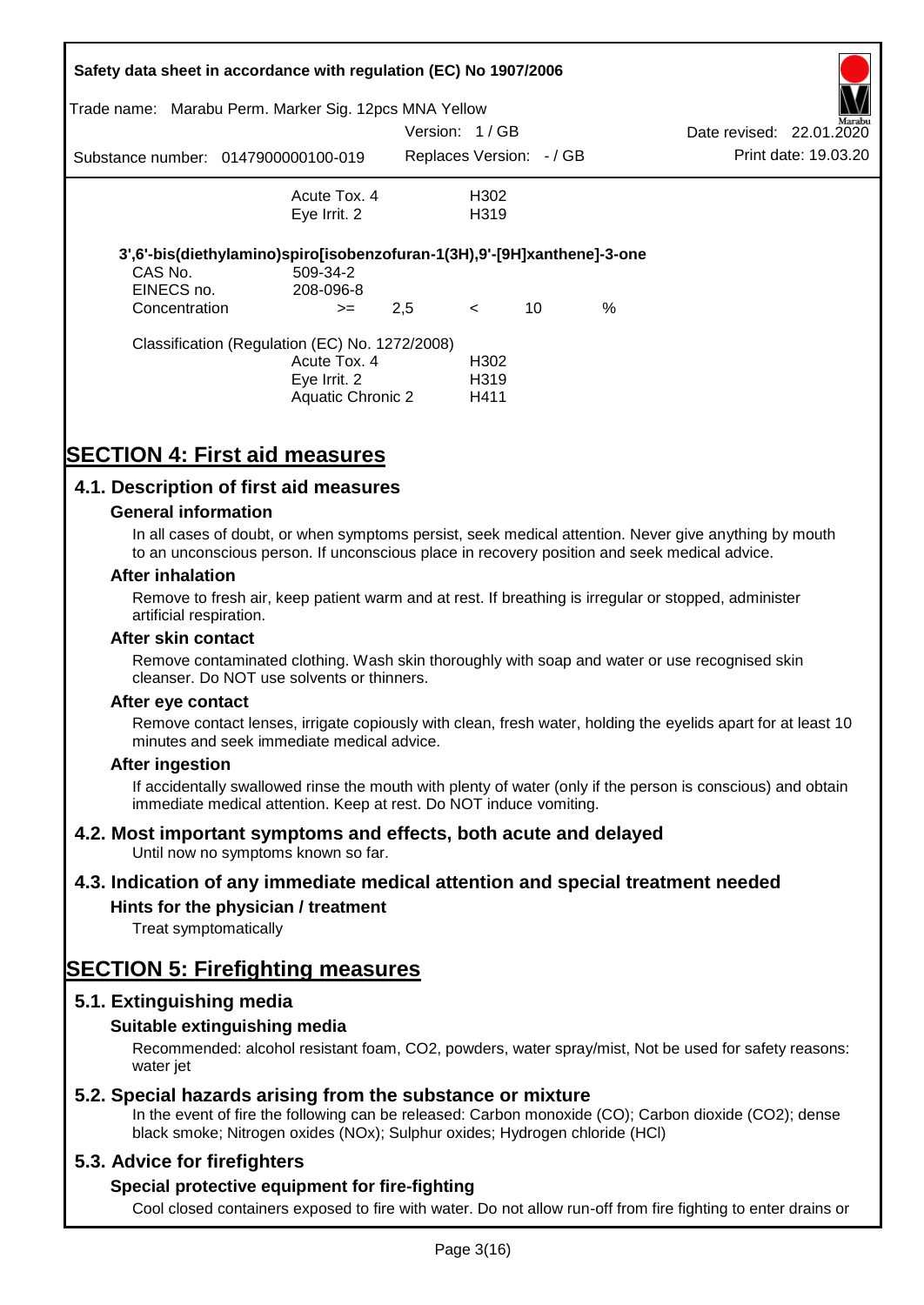#### **Safety data sheet in accordance with regulation (EC) No 1907/2006**

Trade name: Marabu Perm. Marker Sig. 12pcs MNA Yellow

Version: 1 / GB

Date revised: 22.01.

Substance number: 0147900000100-019

Replaces Version: - / GB Print date: 19.03.20

water courses.

# **SECTION 6: Accidental release measures**

### **6.1. Personal precautions, protective equipment and emergency procedures**

Exclude sources of ignition and ventilate the area. Avoid breathing vapours. Refer to protective measures listed in Sections 7 and 8.

### **6.2. Environmental precautions**

Do not allow to enter drains or waterways. If the product contaminates lakes, rivers or sewage, inform appropriate authorities in accordance with local regulations.

#### **6.3. Methods and material for containment and cleaning up**

Contain and collect spillage with non-combustible absorbent materials, e.g. sand, earth, vermiculite, diatomaceous earth and place in container for disposal according to local regulations (see section 13). Clean preferably with a detergent - avoid use of solvents.

#### **6.4. Reference to other sections**

Information regarding Safe handling, see Section 7. Information regarding personal protective measures, see Section 8. Information regarding waste disposal, see Section 13.

# **SECTION 7: Handling and storage**

## **7.1. Precautions for safe handling**

#### **Advice on safe handling**

Prevent the creation of flammable or explosive concentrations of vapour in air and avoid vapour concentration higher than the occupational exposure limits. In addition, the product should only be used in areas from which all naked lights and other sources of ignition have been excluded. Electrical equipment should be protected to the appropriate standard. Mixture may charge electrostatically: always use earthing leads when transferring from one container to another. Operators should wear anti-static footwear and clothing and floors should be of the conducting type. Isolate from sources of heat, sparks and open flame. No sparking tools should be used. Avoid skin and eye contact. Avoid the inhalation of particulates and spray mist arising from the application of this mixture. Smoking, eating and drinking shall be prohibited in application area. For personal protection see Section 8. Never use pressure to empty: container is not a pressure vessel. Always keep in containers of same material as the original one. Comply with the health and safety at work laws. Do not allow to enter drains or water courses.

#### **Advice on protection against fire and explosion**

Vapours are heavier than air and may spread along floors. Vapours may form explosive mixtures with air.

#### **Classification of fires / temperature class / Ignition group / Dust explosion class**

| Classification of fires | B (Combustible liquid substances) |
|-------------------------|-----------------------------------|
| Temperature class       | T3                                |

## **7.2. Conditions for safe storage, including any incompatibilities**

#### **Requirements for storage rooms and vessels**

Electrical installations/working materials must comply with the local applied technological safety standards. Storage rooms in which filling operations take place must have a conducting floor. Store in accordance with national regulation

#### **Hints on storage assembly**

Store away from oxidising agents, from strongly alkaline and strongly acid materials.

#### **Further information on storage conditions**

Observe label precautions. Store between 15 and 30 °C in a dry, well ventilated place away from sources of heat and direct sunlight. Keep container tightly closed. Keep away from sources of ignition. No smoking. Prevent unauthorised access. Containers which are opened must be carefully resealed and kept upright to prevent leakage.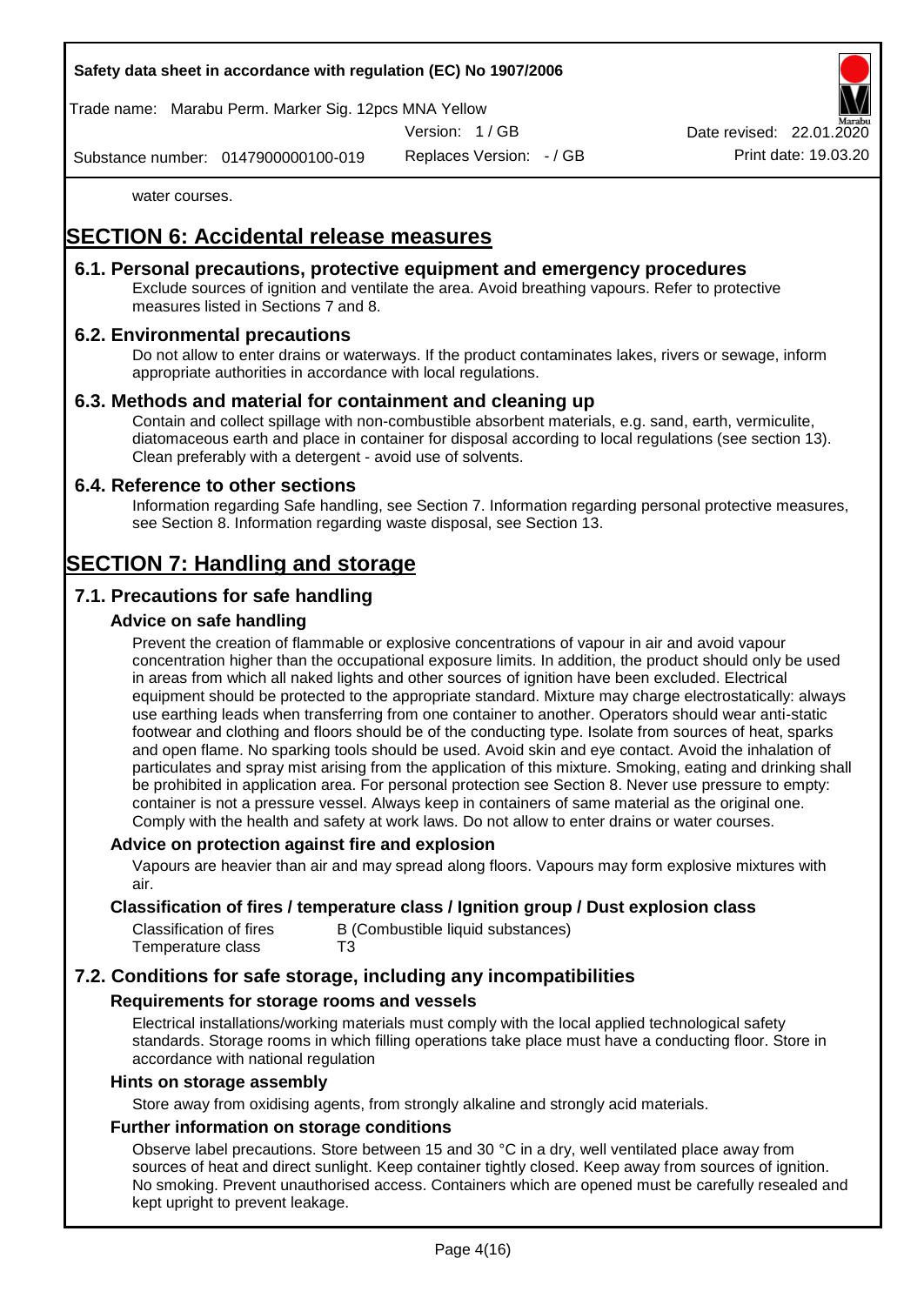| Safety data sheet in accordance with regulation (EC) No 1907/2006 |                         |                                |      |                   |                          |
|-------------------------------------------------------------------|-------------------------|--------------------------------|------|-------------------|--------------------------|
| Trade name: Marabu Perm. Marker Sig. 12pcs MNA Yellow             |                         |                                |      |                   |                          |
|                                                                   |                         | Version: 1/GB                  |      |                   | Date revised: 22.01.2020 |
| Substance number: 0147900000100-019                               |                         | Replaces Version: - / GB       |      |                   | Print date: 19.03.20     |
| 7.3. Specific end use(s)<br>Painting agent                        |                         |                                |      |                   |                          |
| <u> SECTION 8: Exposure controls/personal protection</u>          |                         |                                |      |                   |                          |
| 8.1. Control parameters<br><b>Exposure limit values</b>           |                         |                                |      |                   |                          |
| <b>Ethanol</b>                                                    |                         |                                |      |                   |                          |
| List                                                              | EH40                    |                                |      |                   |                          |
| <b>Type</b>                                                       | <b>WEL</b>              |                                |      |                   |                          |
| Value                                                             | 1920                    | mg/m <sup>3</sup>              | 1000 | ppm(V)            |                          |
| <b>Status: 2011</b>                                               |                         |                                |      |                   |                          |
| 1-Methoxy-2-propanol                                              |                         |                                |      |                   |                          |
| List                                                              | <b>EH40</b>             |                                |      |                   |                          |
| <b>Type</b>                                                       | <b>WEL</b>              |                                |      |                   |                          |
| Value                                                             | 375                     | mg/m <sup>3</sup>              | 100  | ppm(V)            |                          |
| Short term exposure limit                                         | 560                     | mg/m <sup>3</sup>              | 150  | ppm(V)            |                          |
| Skin resorption / sensibilisation: Sk;                            |                         | <b>Status: 2011</b>            |      |                   |                          |
| <b>Derived No/Minimal Effect Levels (DNEL/DMEL)</b>               |                         |                                |      |                   |                          |
| <b>Ethanol</b>                                                    |                         |                                |      |                   |                          |
| Type of value                                                     |                         | Derived No Effect Level (DNEL) |      |                   |                          |
| Reference group                                                   | Worker                  |                                |      |                   |                          |
| Duration of exposure                                              | Long term<br>inhalative |                                |      |                   |                          |
| Route of exposure<br>Mode of action                               |                         | Systemic effects               |      |                   |                          |
| Concentration                                                     |                         | 950                            |      | mg/m <sup>3</sup> |                          |
|                                                                   |                         |                                |      |                   |                          |
| Type of value                                                     |                         | Derived No Effect Level (DNEL) |      |                   |                          |
| Reference group                                                   | Worker                  |                                |      |                   |                          |
| Duration of exposure                                              | Short term              |                                |      |                   |                          |
| Route of exposure                                                 | inhalative              |                                |      |                   |                          |
| Mode of action                                                    |                         | Local effects                  |      |                   |                          |
| Concentration                                                     |                         | 1900                           |      | mg/m <sup>3</sup> |                          |
| Type of value                                                     |                         | Derived No Effect Level (DNEL) |      |                   |                          |
| Reference group                                                   | Worker                  |                                |      |                   |                          |
| Duration of exposure                                              | Long term               |                                |      |                   |                          |
| Route of exposure                                                 | dermal                  |                                |      |                   |                          |
| Mode of action                                                    |                         | Systemic effects               |      |                   |                          |
| Concentration                                                     |                         | 343                            |      | mg/kg/d           |                          |
| Type of value                                                     |                         | Derived No Effect Level (DNEL) |      |                   |                          |
| Reference group                                                   | Consumer                |                                |      |                   |                          |
| Duration of exposure                                              | Long term               |                                |      |                   |                          |
| Route of exposure                                                 | inhalative              |                                |      |                   |                          |
| Mode of action                                                    |                         | Systemic effects               |      |                   |                          |
| Concentration                                                     |                         | 114                            |      | mg/m <sup>3</sup> |                          |
|                                                                   |                         |                                |      |                   |                          |
| Type of value                                                     |                         | Derived No Effect Level (DNEL) |      |                   |                          |
| Reference group<br>Duration of exposure                           | Consumer<br>Short term  |                                |      |                   |                          |
| Route of exposure                                                 | inhalative              |                                |      |                   |                          |
| Mode of action                                                    |                         | Local effects                  |      |                   |                          |
| Concentration                                                     |                         | 950                            |      | mg/m <sup>3</sup> |                          |
|                                                                   |                         |                                |      |                   |                          |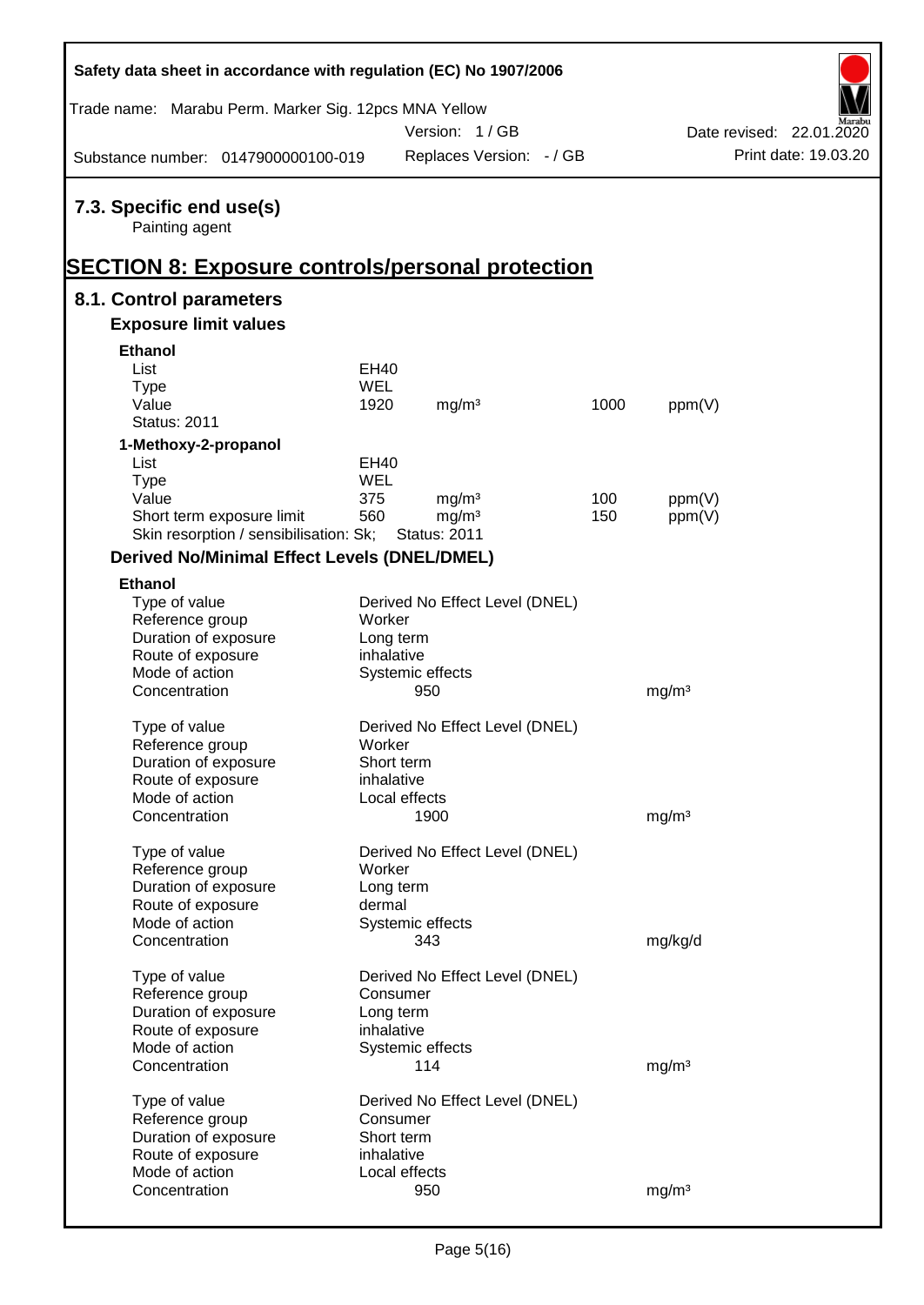| Safety data sheet in accordance with regulation (EC) No 1907/2006 |                                        |                          |
|-------------------------------------------------------------------|----------------------------------------|--------------------------|
| Trade name: Marabu Perm. Marker Sig. 12pcs MNA Yellow             |                                        |                          |
|                                                                   | Version: 1/GB                          | Date revised: 22.01.2020 |
| Substance number: 0147900000100-019                               | Replaces Version: - / GB               | Print date: 19.03.20     |
| Type of value                                                     | Derived No Effect Level (DNEL)         |                          |
| Reference group                                                   | Consumer                               |                          |
| Duration of exposure                                              | Long term                              |                          |
| Route of exposure                                                 | dermal                                 |                          |
| Mode of action                                                    | Systemic effects                       |                          |
| Concentration                                                     | 206                                    | mg/kg/d                  |
| Type of value                                                     | Derived No Effect Level (DNEL)         |                          |
| Reference group                                                   | Consumer                               |                          |
| Duration of exposure                                              | Long term                              |                          |
| Route of exposure                                                 | oral                                   |                          |
| Mode of action                                                    | Systemic effects                       |                          |
| Concentration                                                     | 87                                     | mg/kg/d                  |
| 1-Methoxy-2-propanol                                              |                                        |                          |
| Type of value                                                     | Derived No Effect Level (DNEL)         |                          |
| Reference group                                                   | Worker                                 |                          |
| Duration of exposure                                              | Acute                                  |                          |
| Route of exposure                                                 | inhalative                             |                          |
| Mode of action                                                    | Local effects                          |                          |
| Concentration                                                     | 553,5                                  | mg/m <sup>3</sup>        |
| Type of value                                                     | Derived No Effect Level (DNEL)         |                          |
| Reference group                                                   | Worker                                 |                          |
| Duration of exposure                                              | Long term                              |                          |
| Route of exposure                                                 | dermal                                 |                          |
| Mode of action                                                    | Systemic effects                       |                          |
| Concentration                                                     | 50,6                                   | mg/person/               |
|                                                                   |                                        | d                        |
| Type of value                                                     | Derived No Effect Level (DNEL)         |                          |
| Reference group                                                   | Worker                                 |                          |
| Duration of exposure                                              | Long term                              |                          |
| Route of exposure                                                 | inhalative                             |                          |
| Mode of action                                                    | Systemic effects                       |                          |
| Concentration                                                     | 369                                    | mg/m <sup>3</sup>        |
|                                                                   | Derived No Effect Level (DNEL)         |                          |
| Type of value<br>Reference group                                  | <b>General Population</b>              |                          |
| Duration of exposure                                              | Long term                              |                          |
| Route of exposure                                                 | dermal                                 |                          |
| Mode of action                                                    | Systemic effects                       |                          |
| Concentration                                                     | 18,1                                   | mg/kg                    |
|                                                                   |                                        |                          |
| Type of value                                                     | Derived No Effect Level (DNEL)         |                          |
| Reference group<br>Duration of exposure                           | <b>General Population</b><br>Long term |                          |
| Route of exposure                                                 | inhalative                             |                          |
| Mode of action                                                    | Systemic effects                       |                          |
| Concentration                                                     | 43,9                                   | mg/m <sup>3</sup>        |
|                                                                   |                                        |                          |
| Type of value                                                     | Derived No Effect Level (DNEL)         |                          |
| Reference group                                                   | <b>General Population</b>              |                          |
| Duration of exposure                                              | Long term                              |                          |
| Route of exposure<br>Mode of action                               | oral                                   |                          |
| Concentration                                                     | Systemic effects<br>3,3                | mg/kg/d                  |
|                                                                   |                                        |                          |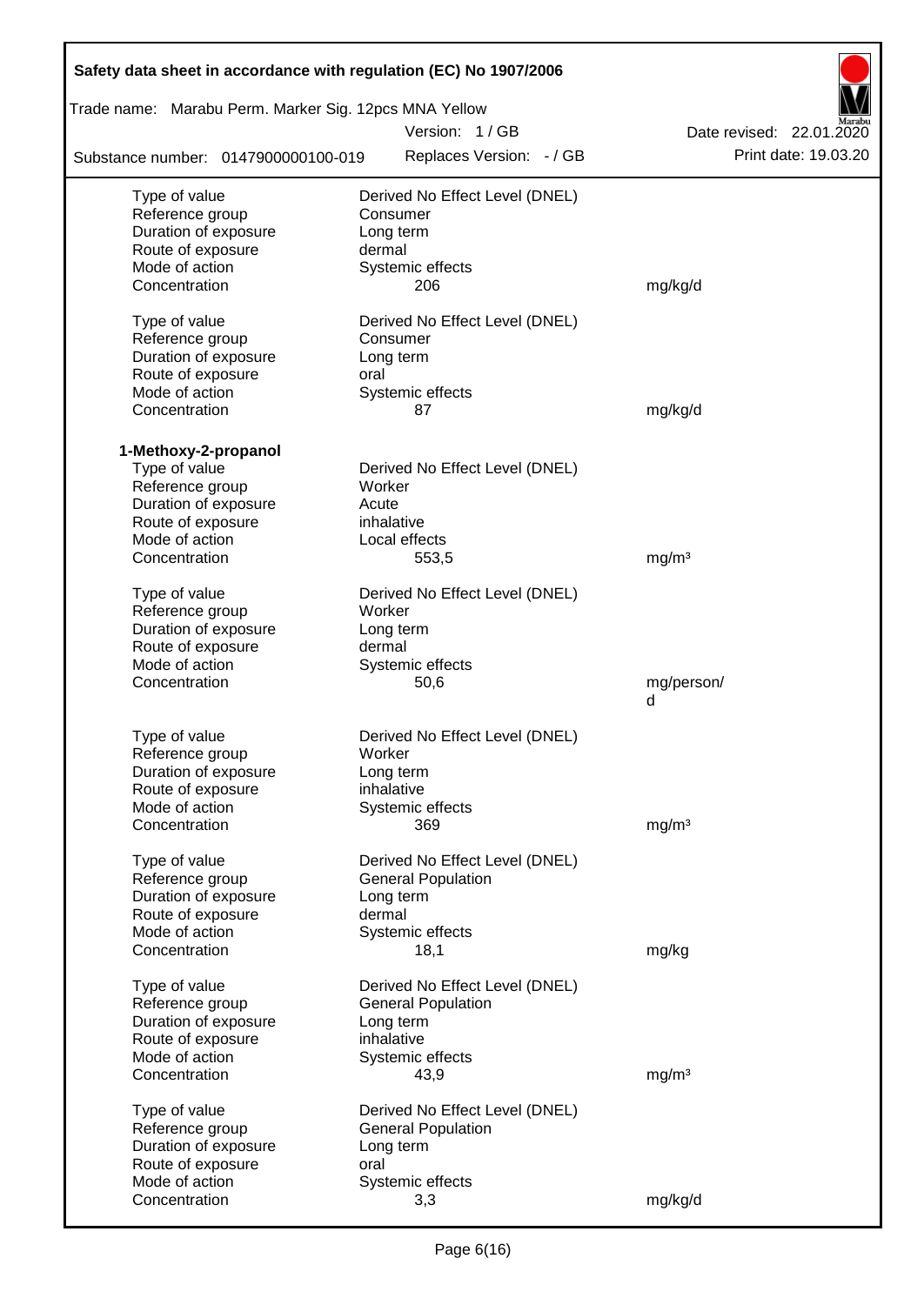| Safety data sheet in accordance with regulation (EC) No 1907/2006 |  |  |  |
|-------------------------------------------------------------------|--|--|--|
|-------------------------------------------------------------------|--|--|--|

Trade name: Marabu Perm. Marker Sig. 12pcs MNA Yellow

Version: 1 / GB

Replaces Version: - / GB Print date: 19.03.20 Date revised: 22.01.2020

Substance number: 0147900000100-019

| <b>Benzyl alcohol</b>               |                                          |                   |
|-------------------------------------|------------------------------------------|-------------------|
| Type of value<br>Reference group    | Derived No Effect Level (DNEL)<br>Worker |                   |
| Duration of exposure                | Long term                                |                   |
| Route of exposure                   | inhalative                               |                   |
| Mode of action                      | Systemic effects                         |                   |
| Concentration                       | 22                                       | mg/m <sup>3</sup> |
| Type of value                       | Derived No Effect Level (DNEL)           |                   |
| Reference group                     | Worker                                   |                   |
| Duration of exposure                | Short term                               |                   |
| Route of exposure<br>Mode of action | inhalative<br>Systemic effects           |                   |
| Concentration                       | 110                                      | mg/m <sup>3</sup> |
|                                     |                                          |                   |
| Type of value                       | Derived No Effect Level (DNEL)           |                   |
| Reference group                     | Worker                                   |                   |
| Duration of exposure                | Long term                                |                   |
| Route of exposure<br>Mode of action | dermal                                   |                   |
| Concentration                       | Systemic effects<br>8                    | mg/kg/d           |
|                                     |                                          |                   |
| Type of value                       | Derived No Effect Level (DNEL)           |                   |
| Reference group                     | Worker                                   |                   |
| Duration of exposure                | Short term                               |                   |
| Route of exposure                   | dermal                                   |                   |
| Mode of action<br>Concentration     | Systemic effects<br>40                   |                   |
|                                     |                                          | mg/kg/d           |
| Type of value                       | Derived No Effect Level (DNEL)           |                   |
| Reference group                     | Consumer                                 |                   |
| Duration of exposure                | Long term                                |                   |
| Route of exposure                   | inhalative                               |                   |
| Mode of action<br>Concentration     | Systemic effects                         |                   |
|                                     | 5,4                                      | mg/m <sup>3</sup> |
| Type of value                       | Derived No Effect Level (DNEL)           |                   |
| Reference group                     | Consumer                                 |                   |
| Duration of exposure                | Short term                               |                   |
| Route of exposure                   | inhalative                               |                   |
| Mode of action                      | Systemic effects                         |                   |
| Concentration                       | 27                                       | mg/m <sup>3</sup> |
| Type of value                       | Derived No Effect Level (DNEL)           |                   |
| Reference group                     | Consumer                                 |                   |
| Duration of exposure                | Long term                                |                   |
| Route of exposure                   | dermal                                   |                   |
| Mode of action                      | Systemic effects                         |                   |
| Concentration                       | 4                                        | mg/kg/d           |
| Type of value                       | Derived No Effect Level (DNEL)           |                   |
| Reference group                     | Consumer                                 |                   |
| Duration of exposure                | Short term                               |                   |
| Route of exposure                   | dermal                                   |                   |
| Mode of action                      | Systemic effects                         |                   |
| Concentration                       | 20                                       | mg/kg/d           |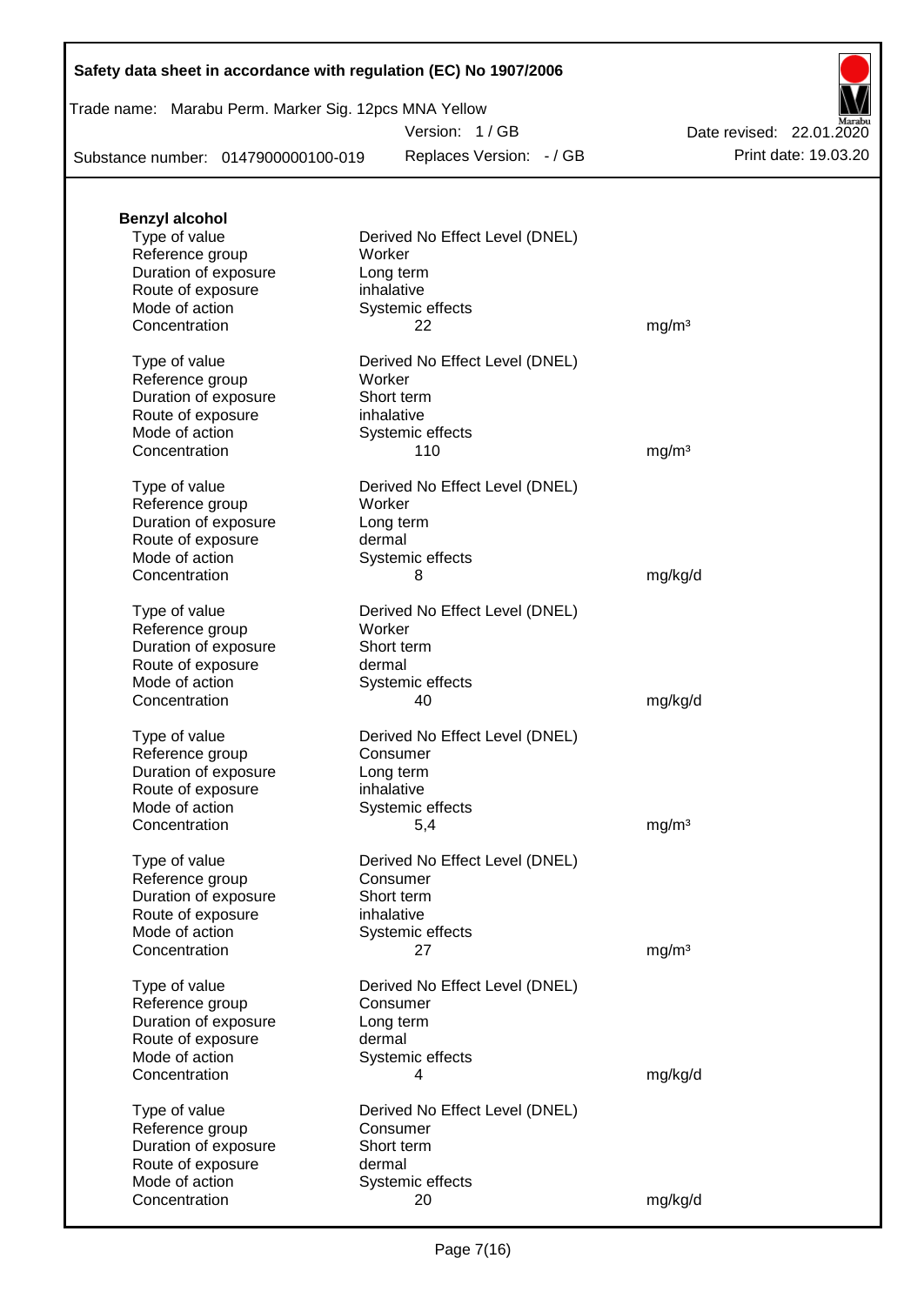| Safety data sheet in accordance with regulation (EC) No 1907/2006 |             |                                |                          |  |  |
|-------------------------------------------------------------------|-------------|--------------------------------|--------------------------|--|--|
| Trade name: Marabu Perm. Marker Sig. 12pcs MNA Yellow             |             |                                |                          |  |  |
|                                                                   |             | Version: 1/GB                  | Date revised: 22.01.2020 |  |  |
| Substance number: 0147900000100-019                               |             | Replaces Version: - / GB       | Print date: 19.03.20     |  |  |
| Type of value                                                     |             | Derived No Effect Level (DNEL) |                          |  |  |
| Reference group                                                   |             | Consumer                       |                          |  |  |
| Duration of exposure                                              |             | Long term                      |                          |  |  |
| Route of exposure                                                 | oral        |                                |                          |  |  |
| Mode of action                                                    |             | Systemic effects               |                          |  |  |
| Concentration                                                     |             | 4                              | mg/kg/d                  |  |  |
| Type of value                                                     |             | Derived No Effect Level (DNEL) |                          |  |  |
| Reference group                                                   |             | Consumer                       |                          |  |  |
| Duration of exposure                                              |             | Short term                     |                          |  |  |
| Route of exposure                                                 | oral        |                                |                          |  |  |
| Mode of action                                                    |             | Systemic effects               |                          |  |  |
| Concentration                                                     |             | 20                             | mg/kg/d                  |  |  |
| <b>Predicted No Effect Concentration (PNEC)</b>                   |             |                                |                          |  |  |
| <b>Ethanol</b>                                                    |             |                                |                          |  |  |
| Type of value                                                     | <b>PNEC</b> |                                |                          |  |  |
| <b>Type</b>                                                       |             | Freshwater                     |                          |  |  |
| Concentration                                                     |             | 0,96                           | mg/l                     |  |  |
| Type of value                                                     | <b>PNEC</b> |                                |                          |  |  |
| <b>Type</b>                                                       |             | Saltwater                      |                          |  |  |
| Concentration                                                     |             | 0,79                           | mg/l                     |  |  |
| Type of value                                                     | <b>PNEC</b> |                                |                          |  |  |
| <b>Type</b>                                                       |             | Water (intermittent release)   |                          |  |  |
| Concentration                                                     |             | 2,75                           | mg/l                     |  |  |
| Type of value                                                     | <b>PNEC</b> |                                |                          |  |  |
| Type                                                              |             | Sewage treatment plant (STP)   |                          |  |  |
| Concentration                                                     |             | 580                            | mg/l                     |  |  |
| Type of value                                                     | <b>PNEC</b> |                                |                          |  |  |
| <b>Type</b>                                                       |             | Freshwater sediment            |                          |  |  |
| Concentration                                                     |             | 3,6                            | mg/kg                    |  |  |
|                                                                   |             |                                |                          |  |  |
| Type of value                                                     | <b>PNEC</b> |                                |                          |  |  |
| <b>Type</b>                                                       |             | Marine sediment                |                          |  |  |
| Concentration                                                     |             | 2,9                            | mg/kg                    |  |  |
| Type of value                                                     | <b>PNEC</b> |                                |                          |  |  |
| <b>Type</b>                                                       | Soil        |                                |                          |  |  |
| Concentration                                                     |             | 0,63                           | mg/kg                    |  |  |
| 1-Methoxy-2-propanol                                              |             |                                |                          |  |  |
| Type of value                                                     | <b>PNEC</b> |                                |                          |  |  |
| <b>Type</b>                                                       |             | Freshwater                     |                          |  |  |
| Concentration                                                     |             | 10                             | mg/l                     |  |  |
| Type of value                                                     | <b>PNEC</b> |                                |                          |  |  |
| <b>Type</b>                                                       | Water       |                                |                          |  |  |
| Concentration                                                     |             | 41,6                           | mg/kg                    |  |  |
|                                                                   | <b>PNEC</b> |                                |                          |  |  |
| Type of value<br><b>Type</b>                                      |             | Sediment                       |                          |  |  |
| Concentration                                                     |             | 41,6                           | mg/kg                    |  |  |

Ī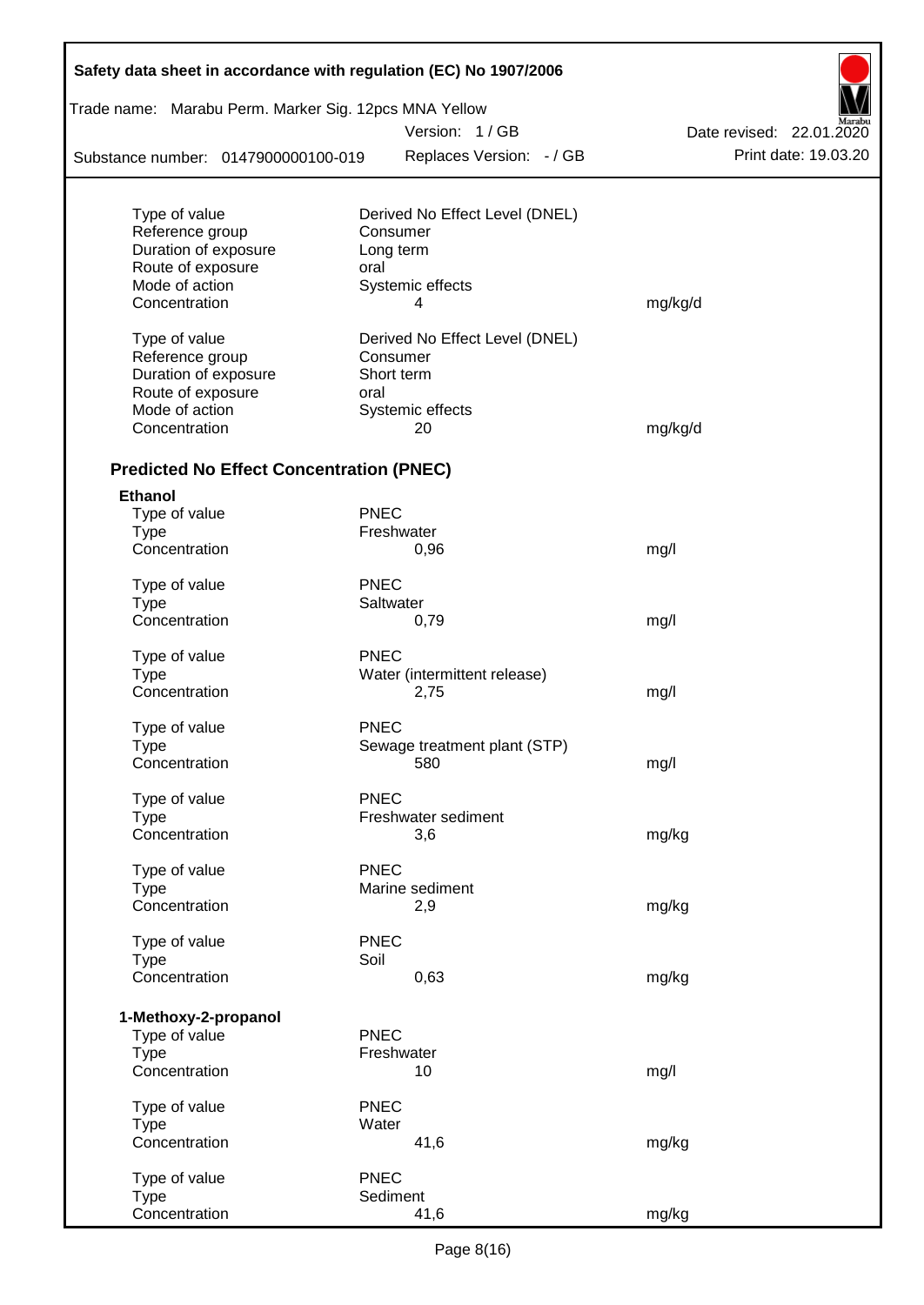| Trade name: Marabu Perm. Marker Sig. 12pcs MNA Yellow<br>Substance number: 0147900000100-019 |                 | Version: 1/GB<br>Replaces Version: - / GB | Date revised: 22.01.2020<br>Print date: 19.03.20 |
|----------------------------------------------------------------------------------------------|-----------------|-------------------------------------------|--------------------------------------------------|
|                                                                                              |                 |                                           |                                                  |
| Type of value                                                                                | <b>PNEC</b>     |                                           |                                                  |
| <b>Type</b>                                                                                  | Marine sediment |                                           |                                                  |
| Concentration                                                                                |                 | 4,17                                      | mg/kg                                            |
| Type of value                                                                                | <b>PNEC</b>     |                                           |                                                  |
| <b>Type</b>                                                                                  | Soil            |                                           |                                                  |
| Concentration                                                                                |                 | 2,47                                      | mg/kg                                            |
| Type of value                                                                                | <b>PNEC</b>     |                                           |                                                  |
| <b>Type</b>                                                                                  |                 | Sewage treatment plant (STP)              |                                                  |
| Concentration                                                                                |                 | 100                                       | mg/l                                             |
| <b>Benzyl alcohol</b>                                                                        |                 |                                           |                                                  |
| Type of value                                                                                | <b>PNEC</b>     |                                           |                                                  |
| <b>Type</b>                                                                                  | Freshwater      |                                           |                                                  |
| Concentration                                                                                | 1               |                                           | mg/l                                             |
| Type of value                                                                                | <b>PNEC</b>     |                                           |                                                  |
| <b>Type</b>                                                                                  | Saltwater       |                                           |                                                  |
| Concentration                                                                                | 0,1             |                                           | mg/l                                             |
| Type of value                                                                                | <b>PNEC</b>     |                                           |                                                  |
| Type                                                                                         |                 | Water (intermittent release)              |                                                  |
| Concentration                                                                                | 2,3             |                                           | mg/l                                             |
| Type of value                                                                                | <b>PNEC</b>     |                                           |                                                  |
| <b>Type</b>                                                                                  |                 | Sewage treatment plant (STP)              |                                                  |
| Concentration                                                                                | 39              |                                           | mg/l                                             |
| Type of value                                                                                | <b>PNEC</b>     |                                           |                                                  |
| <b>Type</b>                                                                                  |                 | Freshwater sediment                       |                                                  |
| Concentration                                                                                |                 | 5,27                                      | mg/kg                                            |
| Type of value                                                                                | <b>PNEC</b>     |                                           |                                                  |
| <b>Type</b>                                                                                  | Marine sediment |                                           |                                                  |
| Concentration                                                                                |                 | 0,527                                     | mg/kg                                            |
| Type of value                                                                                | <b>PNEC</b>     |                                           |                                                  |
| <b>Type</b>                                                                                  | Soil            |                                           |                                                  |
| Concentration                                                                                |                 | 0,456                                     | mg/kg                                            |

## **8.2. Exposure controls**

#### **Exposure controls**

Provide adequate ventilation. Where reasonably practicable this should be achieved by the use of local exhaust ventilation and good general extraction. If these are not sufficient to maintain concentrations of particulates and solvent vapour below the OEL, suitable respiratory protection must be worn.

#### **Respiratory protection**

If workers are exposed to concentrations above the exposure limit they must use appropriate, certified respirators. Full mask, filter A

#### **Hand protection**

There is no one glove material or combination of materials that will give unlimited resistance to any individual or combination of chemicals.

For prolonged or repeated handling nitrile rubber gloves with textile undergloves are required. Material thickness  $\rightarrow$  0,5 mm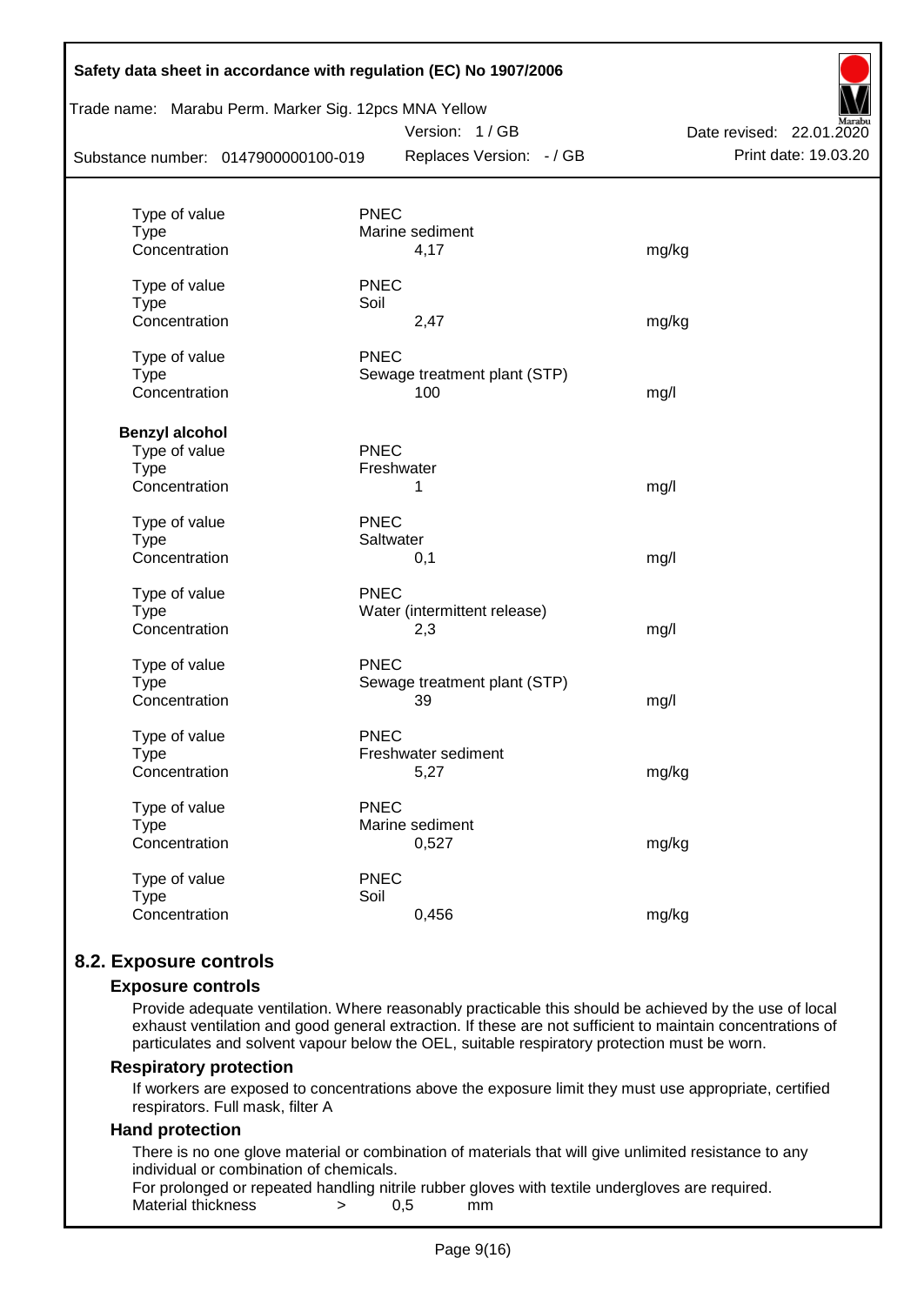| Safety data sheet in accordance with regulation (EC) No 1907/2006                                                                                                                                                                                                                                                                                                                          |                             |     |     |                                                                                                                                                                                                                                                                                                                    |
|--------------------------------------------------------------------------------------------------------------------------------------------------------------------------------------------------------------------------------------------------------------------------------------------------------------------------------------------------------------------------------------------|-----------------------------|-----|-----|--------------------------------------------------------------------------------------------------------------------------------------------------------------------------------------------------------------------------------------------------------------------------------------------------------------------|
| Trade name: Marabu Perm. Marker Sig. 12pcs MNA Yellow                                                                                                                                                                                                                                                                                                                                      |                             |     |     |                                                                                                                                                                                                                                                                                                                    |
|                                                                                                                                                                                                                                                                                                                                                                                            | Version: 1/GB               |     |     | Date revised: 22.01.2020                                                                                                                                                                                                                                                                                           |
| Substance number: 0147900000100-019                                                                                                                                                                                                                                                                                                                                                        | Replaces Version: - / GB    |     |     | Print date: 19.03.20                                                                                                                                                                                                                                                                                               |
| Breakthrough time<br>$\lt$<br>The breakthrough time must be greater than the end use time of the product.<br>replacement must be followed.<br>Gloves should be replaced regularly and if there is any sign of damage to the glove material.<br>Always ensure that gloves are free from defects and that they are stored and used correctly.<br>maintenance.<br>once exposure has occurred. | 30                          | min |     | The instructions and information provided by the glove manufacturer on use, storage, maintenance and<br>The performance or effectiveness of the glove may be reduced by physical/ chemical damage and poor<br>Barrier creams may help to protect the exposed areas of the skin, they should however not be applied |
| Eye protection                                                                                                                                                                                                                                                                                                                                                                             |                             |     |     |                                                                                                                                                                                                                                                                                                                    |
| Use safety eyewear designed to protect against splash of liquids.                                                                                                                                                                                                                                                                                                                          |                             |     |     |                                                                                                                                                                                                                                                                                                                    |
| <b>Body protection</b>                                                                                                                                                                                                                                                                                                                                                                     |                             |     |     |                                                                                                                                                                                                                                                                                                                    |
| Cotton or cotton/synthetic overalls or coveralls are normally suitable.                                                                                                                                                                                                                                                                                                                    |                             |     |     |                                                                                                                                                                                                                                                                                                                    |
|                                                                                                                                                                                                                                                                                                                                                                                            |                             |     |     |                                                                                                                                                                                                                                                                                                                    |
| <b>SECTION 9: Physical and chemical properties</b>                                                                                                                                                                                                                                                                                                                                         |                             |     |     |                                                                                                                                                                                                                                                                                                                    |
| 9.1. Information on basic physical and chemical properties                                                                                                                                                                                                                                                                                                                                 |                             |     |     |                                                                                                                                                                                                                                                                                                                    |
| Form                                                                                                                                                                                                                                                                                                                                                                                       | liquid                      |     |     |                                                                                                                                                                                                                                                                                                                    |
| <b>Colour</b><br><b>Odour</b>                                                                                                                                                                                                                                                                                                                                                              | coloured<br>mild, alcoholic |     |     |                                                                                                                                                                                                                                                                                                                    |
|                                                                                                                                                                                                                                                                                                                                                                                            |                             |     |     |                                                                                                                                                                                                                                                                                                                    |
| <b>Odour threshold</b>                                                                                                                                                                                                                                                                                                                                                                     |                             |     |     |                                                                                                                                                                                                                                                                                                                    |
| Remarks                                                                                                                                                                                                                                                                                                                                                                                    | No data available           |     |     |                                                                                                                                                                                                                                                                                                                    |
| pH value                                                                                                                                                                                                                                                                                                                                                                                   |                             |     |     |                                                                                                                                                                                                                                                                                                                    |
| Value                                                                                                                                                                                                                                                                                                                                                                                      | 5,5                         | to  | 7,5 |                                                                                                                                                                                                                                                                                                                    |
| <b>Melting point</b><br>Remarks                                                                                                                                                                                                                                                                                                                                                            | not determined              |     |     |                                                                                                                                                                                                                                                                                                                    |
|                                                                                                                                                                                                                                                                                                                                                                                            |                             |     |     |                                                                                                                                                                                                                                                                                                                    |
| <b>Freezing point</b>                                                                                                                                                                                                                                                                                                                                                                      |                             |     |     |                                                                                                                                                                                                                                                                                                                    |
| Remarks                                                                                                                                                                                                                                                                                                                                                                                    | not determined              |     |     |                                                                                                                                                                                                                                                                                                                    |
| Initial boiling point and boiling range                                                                                                                                                                                                                                                                                                                                                    |                             |     |     |                                                                                                                                                                                                                                                                                                                    |
| Value                                                                                                                                                                                                                                                                                                                                                                                      | 80                          | to  | 90  | $^{\circ}C$                                                                                                                                                                                                                                                                                                        |
| <b>Flash point</b>                                                                                                                                                                                                                                                                                                                                                                         |                             |     |     |                                                                                                                                                                                                                                                                                                                    |
| Value<br>Method                                                                                                                                                                                                                                                                                                                                                                            | 35<br>ASTM D 6450 (CCCFP)   |     |     | °C                                                                                                                                                                                                                                                                                                                 |
| Evaporation rate (ether $= 1$ ) :                                                                                                                                                                                                                                                                                                                                                          |                             |     |     |                                                                                                                                                                                                                                                                                                                    |
| Remarks                                                                                                                                                                                                                                                                                                                                                                                    | not determined              |     |     |                                                                                                                                                                                                                                                                                                                    |
| Flammability (solid, gas)                                                                                                                                                                                                                                                                                                                                                                  |                             |     |     |                                                                                                                                                                                                                                                                                                                    |
| Not applicable                                                                                                                                                                                                                                                                                                                                                                             |                             |     |     |                                                                                                                                                                                                                                                                                                                    |
| Upper/lower flammability or explosive limits                                                                                                                                                                                                                                                                                                                                               |                             |     |     |                                                                                                                                                                                                                                                                                                                    |
| Lower explosion limit                                                                                                                                                                                                                                                                                                                                                                      | 1,5<br>appr.                |     |     | %(V)                                                                                                                                                                                                                                                                                                               |
| Upper explosion limit                                                                                                                                                                                                                                                                                                                                                                      | 15<br>appr.                 |     |     | %(V)                                                                                                                                                                                                                                                                                                               |
| Source                                                                                                                                                                                                                                                                                                                                                                                     | Literature value            |     |     |                                                                                                                                                                                                                                                                                                                    |
| <b>Vapour density</b>                                                                                                                                                                                                                                                                                                                                                                      |                             |     |     |                                                                                                                                                                                                                                                                                                                    |
| Remarks                                                                                                                                                                                                                                                                                                                                                                                    | not determined              |     |     |                                                                                                                                                                                                                                                                                                                    |
| <b>Density</b>                                                                                                                                                                                                                                                                                                                                                                             |                             |     |     |                                                                                                                                                                                                                                                                                                                    |
| Remarks                                                                                                                                                                                                                                                                                                                                                                                    | not determined              |     |     |                                                                                                                                                                                                                                                                                                                    |
| <b>Solubility in water</b>                                                                                                                                                                                                                                                                                                                                                                 |                             |     |     |                                                                                                                                                                                                                                                                                                                    |
| Remarks                                                                                                                                                                                                                                                                                                                                                                                    | partially miscible          |     |     |                                                                                                                                                                                                                                                                                                                    |
| <b>Partition coefficient: n-octanol/water</b>                                                                                                                                                                                                                                                                                                                                              |                             |     |     |                                                                                                                                                                                                                                                                                                                    |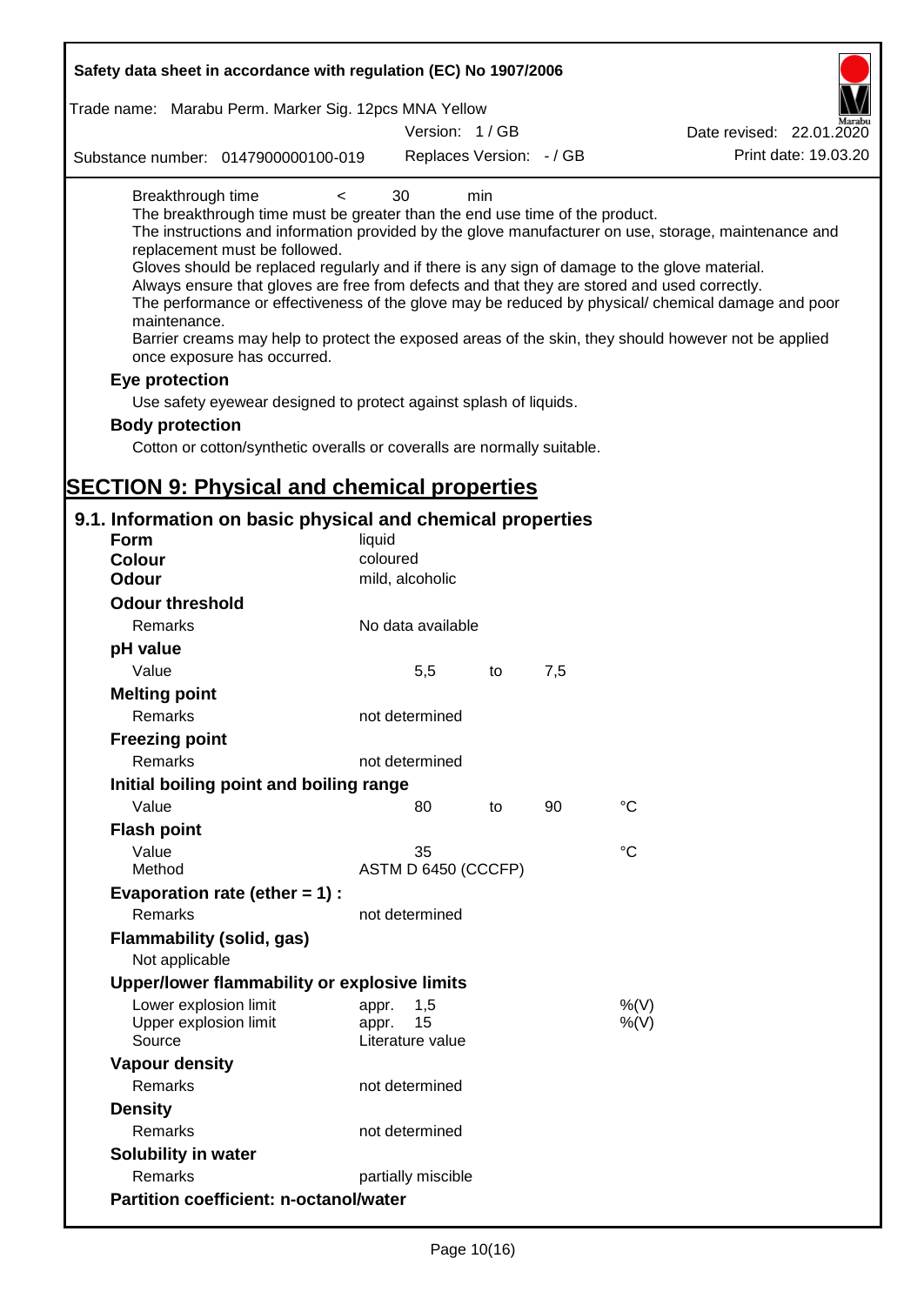| Safety data sheet in accordance with regulation (EC) No 1907/2006                                                                                                     |        |                                                  |    |   |                                                                                                        |  |
|-----------------------------------------------------------------------------------------------------------------------------------------------------------------------|--------|--------------------------------------------------|----|---|--------------------------------------------------------------------------------------------------------|--|
| Trade name: Marabu Perm. Marker Sig. 12pcs MNA Yellow                                                                                                                 |        | Version: 1/GB                                    |    |   | Date revised: 22.01.2020                                                                               |  |
| Substance number: 0147900000100-019                                                                                                                                   |        | Replaces Version: - / GB                         |    |   | Print date: 19.03.20                                                                                   |  |
| <b>Remarks</b>                                                                                                                                                        |        | Not applicable                                   |    |   |                                                                                                        |  |
| Ignition temperature                                                                                                                                                  |        |                                                  |    |   |                                                                                                        |  |
| Value<br>Source                                                                                                                                                       | appr.  | 287<br>Literature value                          |    |   | °C                                                                                                     |  |
| <b>Viscosity</b><br>Value                                                                                                                                             |        | 3                                                | to | 6 | mPa.s                                                                                                  |  |
| <b>Efflux time</b><br>Remarks                                                                                                                                         |        | not determined                                   |    |   |                                                                                                        |  |
|                                                                                                                                                                       |        |                                                  |    |   |                                                                                                        |  |
| <b>Explosive properties</b>                                                                                                                                           |        |                                                  |    |   |                                                                                                        |  |
| evaluation                                                                                                                                                            | no     |                                                  |    |   |                                                                                                        |  |
| <b>Oxidising properties</b><br>evaluation                                                                                                                             |        | None known                                       |    |   |                                                                                                        |  |
| 9.2. Other information                                                                                                                                                |        |                                                  |    |   |                                                                                                        |  |
| <b>Other information</b>                                                                                                                                              |        |                                                  |    |   |                                                                                                        |  |
|                                                                                                                                                                       |        |                                                  |    |   |                                                                                                        |  |
|                                                                                                                                                                       |        |                                                  |    |   | The physical specifications are approximate values and refer to the used safety relevant component(s). |  |
| <b>SECTION 10: Stability and reactivity</b>                                                                                                                           |        |                                                  |    |   |                                                                                                        |  |
| 10.1. Reactivity<br>No hazardous reactions when stored and handled according to prescribed instructions.                                                              |        |                                                  |    |   |                                                                                                        |  |
| 10.2. Chemical stability<br>Stable under recommended storage and handling conditions (see section 7).                                                                 |        |                                                  |    |   |                                                                                                        |  |
| 10.3. Possibility of hazardous reactions<br>Keep away from oxidising agents, strongly alkaline and strongly acid materials in order to avoid<br>exothermic reactions. |        |                                                  |    |   |                                                                                                        |  |
| 10.4. Conditions to avoid<br>When exposed to high temperatures may produce hazardous decomposition products.                                                          |        |                                                  |    |   |                                                                                                        |  |
| 10.5. Incompatible materials<br>No hazardous reactions when stored and handled according to prescribed instructions.                                                  |        |                                                  |    |   |                                                                                                        |  |
| 10.6. Hazardous decomposition products                                                                                                                                |        |                                                  |    |   |                                                                                                        |  |
| See chapter 5.2 (Firefighting measures - Special hazards arising from the substance or mixture).                                                                      |        |                                                  |    |   |                                                                                                        |  |
| <b>SECTION 11: Toxicological information</b>                                                                                                                          |        |                                                  |    |   |                                                                                                        |  |
| 11.1. Information on toxicological effects                                                                                                                            |        |                                                  |    |   |                                                                                                        |  |
| <b>Acute oral toxicity</b>                                                                                                                                            |        |                                                  |    |   |                                                                                                        |  |
| <b>ATE</b>                                                                                                                                                            | $\geq$ | 2.000                                            |    |   | mg/kg                                                                                                  |  |
| Method                                                                                                                                                                |        | calculated value (Regulation (EC) No. 1272/2008) |    |   |                                                                                                        |  |
| <b>Acute oral toxicity (Components)</b>                                                                                                                               |        |                                                  |    |   |                                                                                                        |  |
| 1-Methoxy-2-propanol                                                                                                                                                  |        |                                                  |    |   |                                                                                                        |  |
| Species<br>LD50                                                                                                                                                       | rat    | 5200                                             |    |   | mg/kg                                                                                                  |  |
| <b>Benzyl alcohol</b>                                                                                                                                                 |        |                                                  |    |   |                                                                                                        |  |
| <b>Species</b><br>LD50                                                                                                                                                | rat    | 1620                                             |    |   | mg/kg                                                                                                  |  |
| <b>Acute dermal toxicity</b>                                                                                                                                          |        |                                                  |    |   |                                                                                                        |  |
| Remarks                                                                                                                                                               |        |                                                  |    |   | Based on available data, the classification criteria are not met.                                      |  |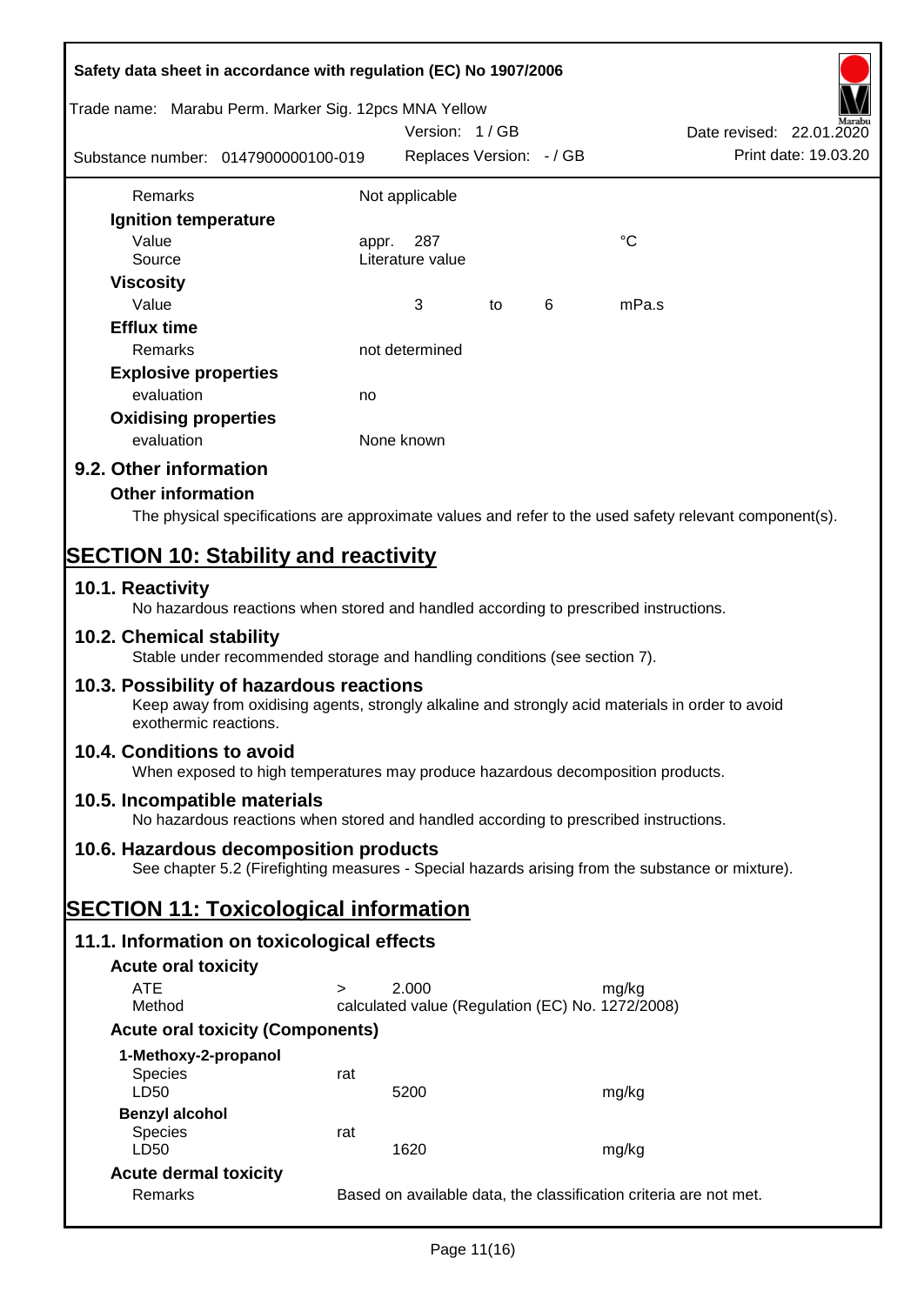| Trade name: Marabu Perm. Marker Sig. 12pcs MNA Yellow<br>Substance number: 0147900000100-019                                                                                                                                                                                                                 |                                               |            | Version: 1/GB<br>Replaces Version: - / GB |                                                          | Date revised: 22.01.2020<br>Print date: 19.03.20                                                      |
|--------------------------------------------------------------------------------------------------------------------------------------------------------------------------------------------------------------------------------------------------------------------------------------------------------------|-----------------------------------------------|------------|-------------------------------------------|----------------------------------------------------------|-------------------------------------------------------------------------------------------------------|
| <b>Acute dermal toxicity (Components)</b>                                                                                                                                                                                                                                                                    |                                               |            |                                           |                                                          |                                                                                                       |
| 1-Methoxy-2-propanol<br><b>Species</b><br>LD50                                                                                                                                                                                                                                                               | rabbit                                        | 14000      |                                           | mg/kg                                                    |                                                                                                       |
| <b>Acute inhalational toxicity</b>                                                                                                                                                                                                                                                                           |                                               |            |                                           |                                                          |                                                                                                       |
| <b>ATE</b><br>Administration/Form<br>Method<br>Remarks                                                                                                                                                                                                                                                       | $\geq$<br>Vapors                              | 20         |                                           | mg/l<br>calculated value (Regulation (EC) No. 1272/2008) | Based on available data, the classification criteria are not met.                                     |
| <b>Acute inhalative toxicity (Components)</b>                                                                                                                                                                                                                                                                |                                               |            |                                           |                                                          |                                                                                                       |
| <b>Benzyl alcohol</b>                                                                                                                                                                                                                                                                                        |                                               |            |                                           |                                                          |                                                                                                       |
| <b>Species</b><br>LD <sub>0</sub><br>Duration of exposure<br>Administration/Form<br>Method                                                                                                                                                                                                                   | rat<br>Dust/Mist<br><b>OECD 403</b>           | 4,178<br>4 | h                                         | mg/l                                                     |                                                                                                       |
| <b>Benzyl alcohol</b>                                                                                                                                                                                                                                                                                        |                                               |            |                                           |                                                          |                                                                                                       |
| <b>Species</b><br>LD50<br>Duration of exposure<br>Administration/Form<br>Method                                                                                                                                                                                                                              | rat<br>$\geq$<br>Dust/Mist<br><b>OECD 403</b> | 5<br>4     | h                                         | mg/l                                                     |                                                                                                       |
| <b>Skin corrosion/irritation</b>                                                                                                                                                                                                                                                                             |                                               |            |                                           |                                                          |                                                                                                       |
| Remarks                                                                                                                                                                                                                                                                                                      |                                               |            |                                           |                                                          | Based on available data, the classification criteria are not met.                                     |
| Serious eye damage/irritation                                                                                                                                                                                                                                                                                |                                               |            |                                           |                                                          |                                                                                                       |
| evaluation                                                                                                                                                                                                                                                                                                   | irritant                                      |            |                                           |                                                          |                                                                                                       |
| <b>Remarks</b>                                                                                                                                                                                                                                                                                               |                                               |            | The classification criteria are met.      |                                                          |                                                                                                       |
| <b>Sensitization</b>                                                                                                                                                                                                                                                                                         |                                               |            |                                           |                                                          |                                                                                                       |
| Remarks                                                                                                                                                                                                                                                                                                      |                                               |            |                                           |                                                          | Based on available data, the classification criteria are not met.                                     |
| <b>Mutagenicity</b><br>Remarks                                                                                                                                                                                                                                                                               |                                               |            |                                           |                                                          | Based on available data, the classification criteria are not met.                                     |
| <b>Reproductive toxicity</b>                                                                                                                                                                                                                                                                                 |                                               |            |                                           |                                                          |                                                                                                       |
| Remarks                                                                                                                                                                                                                                                                                                      |                                               |            |                                           |                                                          | Based on available data, the classification criteria are not met.                                     |
| Carcinogenicity                                                                                                                                                                                                                                                                                              |                                               |            |                                           |                                                          |                                                                                                       |
| Remarks                                                                                                                                                                                                                                                                                                      |                                               |            |                                           |                                                          | Based on available data, the classification criteria are not met.                                     |
| <b>Specific Target Organ Toxicity (STOT)</b>                                                                                                                                                                                                                                                                 |                                               |            |                                           |                                                          |                                                                                                       |
| <b>Single exposure</b><br>Remarks                                                                                                                                                                                                                                                                            |                                               |            | The classification criteria are met.      |                                                          |                                                                                                       |
| evaluation                                                                                                                                                                                                                                                                                                   |                                               |            | May cause drowsiness or dizziness.        |                                                          |                                                                                                       |
| <b>Repeated exposure</b><br>Remarks                                                                                                                                                                                                                                                                          |                                               |            |                                           |                                                          | Based on available data, the classification criteria are not met.                                     |
| <b>Aspiration hazard</b>                                                                                                                                                                                                                                                                                     |                                               |            |                                           |                                                          |                                                                                                       |
| Based on available data, the classification criteria are not met.                                                                                                                                                                                                                                            |                                               |            |                                           |                                                          |                                                                                                       |
| <b>Experience in practice</b>                                                                                                                                                                                                                                                                                |                                               |            |                                           |                                                          |                                                                                                       |
| Exposure to component solvents vapours concentration in excess of the stated occupational exposure<br>limit may result in adverse health effects such as mucous membrane and respiratory system irritation<br>dizziness, fatigue, muscular weakness, drowsiness and in extreme cases, loss of consciousness. |                                               |            |                                           |                                                          | and adverse effects on kidney, liver and central nervous system. Symptoms and signs include headache, |

Solvents may cause some of the above effects by absorption through the skin. Repeated or prolonged contact with the mixture may cause removal of natural fat from the skin resulting in non-allergic contact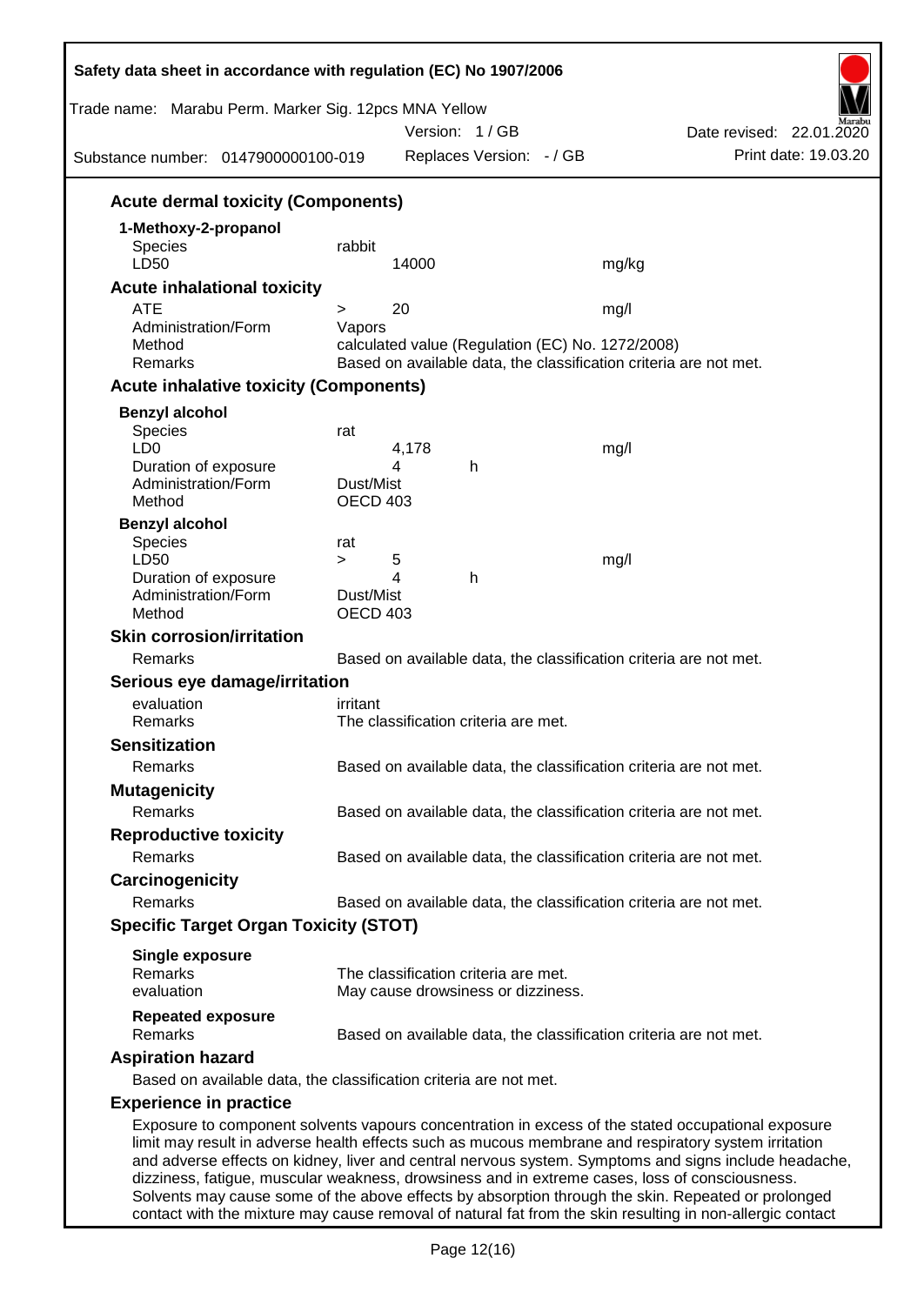| Safety data sheet in accordance with regulation (EC) No 1907/2006                                                                                                                                                                                                                                                                                                                                                                                                                                                                                                                                                                                                                                          |                   |                          |                              |                                                    |                          |
|------------------------------------------------------------------------------------------------------------------------------------------------------------------------------------------------------------------------------------------------------------------------------------------------------------------------------------------------------------------------------------------------------------------------------------------------------------------------------------------------------------------------------------------------------------------------------------------------------------------------------------------------------------------------------------------------------------|-------------------|--------------------------|------------------------------|----------------------------------------------------|--------------------------|
| Trade name: Marabu Perm. Marker Sig. 12pcs MNA Yellow                                                                                                                                                                                                                                                                                                                                                                                                                                                                                                                                                                                                                                                      |                   |                          |                              |                                                    |                          |
|                                                                                                                                                                                                                                                                                                                                                                                                                                                                                                                                                                                                                                                                                                            |                   |                          | Version: 1/GB                |                                                    | Date revised: 22.01.2020 |
| Substance number: 0147900000100-019                                                                                                                                                                                                                                                                                                                                                                                                                                                                                                                                                                                                                                                                        |                   |                          | Replaces Version: - / GB     |                                                    | Print date: 19.03.20     |
| dermatitis and absorption through the skin. The liquid splashed in the eyes may cause irritation and<br>reversible damage. Ingestion may cause nausea, diarrhoea and vomiting. This takes into account, where<br>known, delayed and immediate effects and also chronic effects of components from short-term and<br>long-term exposure by oral, inhalation and dermal routes of exposure and eye contact.<br><b>Other information</b><br>There are no data available on the mixture itself.<br>The mixture has been assessed following the additivity method of the CLP Regulation (EC) No<br>1272/2008 and classified for toxicological hazards accordingly.<br><b>SECTION 12: Ecological information</b> |                   |                          |                              |                                                    |                          |
| 12.1. Toxicity                                                                                                                                                                                                                                                                                                                                                                                                                                                                                                                                                                                                                                                                                             |                   |                          |                              |                                                    |                          |
| <b>General information</b>                                                                                                                                                                                                                                                                                                                                                                                                                                                                                                                                                                                                                                                                                 |                   |                          |                              |                                                    |                          |
| There are no data available on the mixture itself. Do not allow to enter drains or water courses. The<br>mixture has been assessed following the summation method of the CLP Regulation (EC) No 1272/2008<br>and is classified for eco-toxicological properties accordingly. See Sections 2 and 3 for details.                                                                                                                                                                                                                                                                                                                                                                                             |                   |                          |                              |                                                    |                          |
| <b>Fish toxicity (Components)</b>                                                                                                                                                                                                                                                                                                                                                                                                                                                                                                                                                                                                                                                                          |                   |                          |                              |                                                    |                          |
| 1-Methoxy-2-propanol<br>Species                                                                                                                                                                                                                                                                                                                                                                                                                                                                                                                                                                                                                                                                            |                   |                          | golden orfe (Leuciscus idus) |                                                    |                          |
| LC <sub>0</sub>                                                                                                                                                                                                                                                                                                                                                                                                                                                                                                                                                                                                                                                                                            | $\geq$            | 4600                     |                              | mg/l                                               |                          |
| Duration of exposure                                                                                                                                                                                                                                                                                                                                                                                                                                                                                                                                                                                                                                                                                       |                   | 96                       | h                            |                                                    |                          |
| <b>Daphnia toxicity (Components)</b>                                                                                                                                                                                                                                                                                                                                                                                                                                                                                                                                                                                                                                                                       |                   |                          |                              |                                                    |                          |
| 1-Methoxy-2-propanol                                                                                                                                                                                                                                                                                                                                                                                                                                                                                                                                                                                                                                                                                       |                   |                          |                              |                                                    |                          |
| Species                                                                                                                                                                                                                                                                                                                                                                                                                                                                                                                                                                                                                                                                                                    |                   | Daphnia magna            |                              |                                                    |                          |
| <b>EC50</b>                                                                                                                                                                                                                                                                                                                                                                                                                                                                                                                                                                                                                                                                                                |                   | 23300                    |                              | mg/l                                               |                          |
| Duration of exposure                                                                                                                                                                                                                                                                                                                                                                                                                                                                                                                                                                                                                                                                                       |                   | 48                       | h                            |                                                    |                          |
| <b>Algae toxicity (Components)</b>                                                                                                                                                                                                                                                                                                                                                                                                                                                                                                                                                                                                                                                                         |                   |                          |                              |                                                    |                          |
| 1-Methoxy-2-propanol                                                                                                                                                                                                                                                                                                                                                                                                                                                                                                                                                                                                                                                                                       |                   |                          |                              |                                                    |                          |
| <b>Species</b>                                                                                                                                                                                                                                                                                                                                                                                                                                                                                                                                                                                                                                                                                             |                   | Desmodesmus              |                              |                                                    |                          |
| <b>EC50</b>                                                                                                                                                                                                                                                                                                                                                                                                                                                                                                                                                                                                                                                                                                | >                 | 1000                     |                              | mq/l                                               |                          |
| Duration of exposure                                                                                                                                                                                                                                                                                                                                                                                                                                                                                                                                                                                                                                                                                       |                   | 168                      | h                            |                                                    |                          |
| <b>Bacteria toxicity (Components)</b>                                                                                                                                                                                                                                                                                                                                                                                                                                                                                                                                                                                                                                                                      |                   |                          |                              |                                                    |                          |
| 1-Methoxy-2-propanol                                                                                                                                                                                                                                                                                                                                                                                                                                                                                                                                                                                                                                                                                       |                   |                          |                              |                                                    |                          |
| Species<br><b>EC50</b>                                                                                                                                                                                                                                                                                                                                                                                                                                                                                                                                                                                                                                                                                     | $\geq$            | activated sludge<br>1000 |                              | mg/l                                               |                          |
|                                                                                                                                                                                                                                                                                                                                                                                                                                                                                                                                                                                                                                                                                                            |                   |                          |                              |                                                    |                          |
| 12.2. Persistence and degradability                                                                                                                                                                                                                                                                                                                                                                                                                                                                                                                                                                                                                                                                        |                   |                          |                              |                                                    |                          |
| <b>General information</b>                                                                                                                                                                                                                                                                                                                                                                                                                                                                                                                                                                                                                                                                                 |                   |                          |                              |                                                    |                          |
| No data available                                                                                                                                                                                                                                                                                                                                                                                                                                                                                                                                                                                                                                                                                          |                   |                          |                              |                                                    |                          |
| <b>Biodegradability (Components)</b>                                                                                                                                                                                                                                                                                                                                                                                                                                                                                                                                                                                                                                                                       |                   |                          |                              |                                                    |                          |
| 1-Methoxy-2-propanol                                                                                                                                                                                                                                                                                                                                                                                                                                                                                                                                                                                                                                                                                       |                   |                          |                              |                                                    |                          |
| Value                                                                                                                                                                                                                                                                                                                                                                                                                                                                                                                                                                                                                                                                                                      |                   | 90                       |                              | %                                                  |                          |
| Duration of test<br>evaluation                                                                                                                                                                                                                                                                                                                                                                                                                                                                                                                                                                                                                                                                             |                   | 28                       | d                            | Readily biodegradable (according to OECD criteria) |                          |
| Method                                                                                                                                                                                                                                                                                                                                                                                                                                                                                                                                                                                                                                                                                                     | <b>OECD 301 F</b> |                          |                              |                                                    |                          |
| 12.3. Bioaccumulative potential                                                                                                                                                                                                                                                                                                                                                                                                                                                                                                                                                                                                                                                                            |                   |                          |                              |                                                    |                          |
| <b>General information</b>                                                                                                                                                                                                                                                                                                                                                                                                                                                                                                                                                                                                                                                                                 |                   |                          |                              |                                                    |                          |
| There are no data available on the mixture itself.                                                                                                                                                                                                                                                                                                                                                                                                                                                                                                                                                                                                                                                         |                   |                          |                              |                                                    |                          |
| Partition coefficient: n-octanol/water                                                                                                                                                                                                                                                                                                                                                                                                                                                                                                                                                                                                                                                                     |                   |                          |                              |                                                    |                          |
| Remarks                                                                                                                                                                                                                                                                                                                                                                                                                                                                                                                                                                                                                                                                                                    |                   | Not applicable           |                              |                                                    |                          |
|                                                                                                                                                                                                                                                                                                                                                                                                                                                                                                                                                                                                                                                                                                            |                   |                          |                              |                                                    |                          |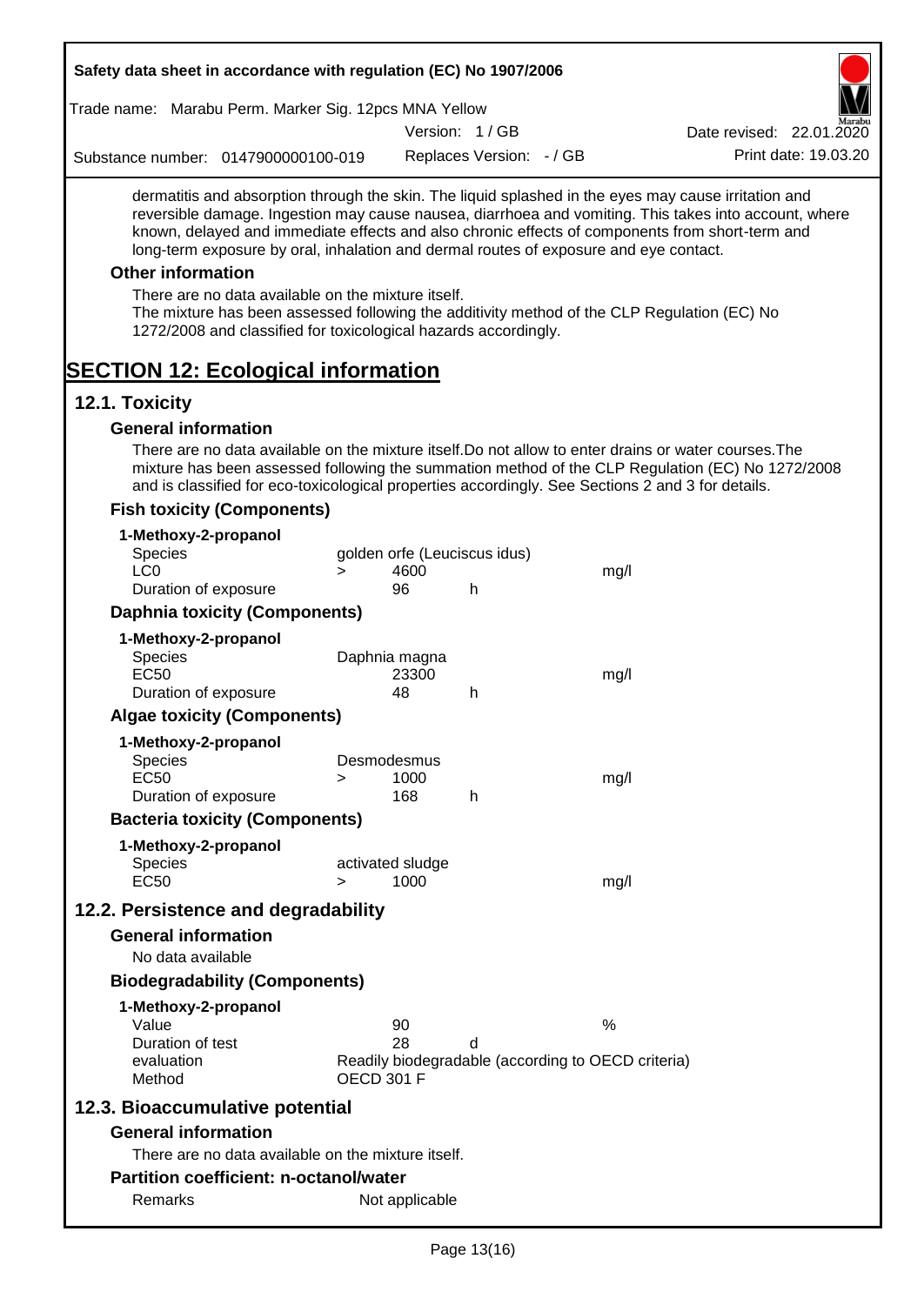### **Safety data sheet in accordance with regulation (EC) No 1907/2006**

Trade name: Marabu Perm. Marker Sig. 12pcs MNA Yellow

Version: 1 / GB

Substance number: 0147900000100-019

Replaces Version: - / GB Print date: 19.03.20 Date revised: 22.01.2020

## **12.4. Mobility in soil**

## **General information**

There are no data available on the mixture itself.

## **12.5. Results of PBT and vPvB assessment**

#### **General information**

There are no data available on the mixture itself.

### **12.6. Other adverse effects**

### **General information**

There are no data available on the mixture itself.

# **SECTION 13: Disposal considerations**

## **13.1. Waste treatment methods**

### **Disposal recommendations for the product**

Do not allow to enter drains or water courses. Wastes and emptied containers should be classified in accordance with relevant national regulation. The European Waste Catalogue classification of this product, when disposed of as waste is EWC waste code 08 03 12\* waste ink containing dangerous substances If this product is mixed with other wastes, the original waste product code may no longer apply and the appropriate code should be assigned. For further information contact your local waste authority.

#### **Disposal recommendations for packaging**

Using information provided in this safety data sheet, advice should be obtained from the relevant waste authority on the classification of empty containers. Empty containers must be scrapped or reconditioned.

Not emptied containers are hazardous waste (waste code number 150110).

# **SECTION 14: Transport information**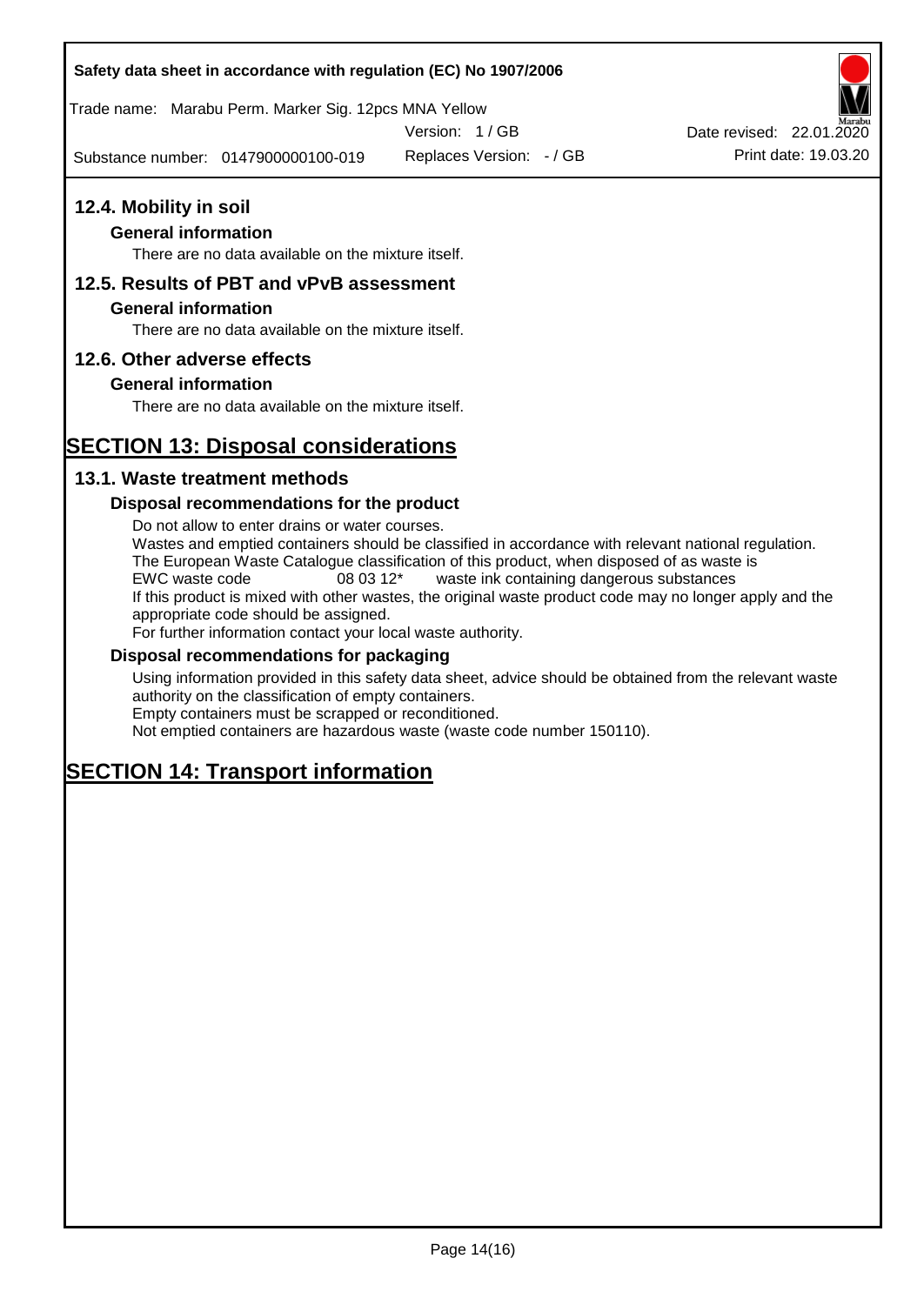| Safety data sheet in accordance with regulation (EC) No 1907/2006 |  |
|-------------------------------------------------------------------|--|
|-------------------------------------------------------------------|--|

## Trade name: Marabu Perm. Marker Sig. 12pcs MNA Yellow





Replaces Version:  $-$  / GB Print date: 19.03.20 Date revised: 22.01.2020

Substance number: 0147900000100-019

|                                     | <b>Land transport ADR/RID</b> | <b>Marine transport</b><br><b>IMDG/GGVSee</b> | Air transport<br><b>ICAO/IATA</b> |
|-------------------------------------|-------------------------------|-----------------------------------------------|-----------------------------------|
| Tunnel restriction code             | D/E                           |                                               |                                   |
| 14.1. UN number                     | 1263                          | 1263                                          | 1263                              |
| 14.2. UN proper shipping name       | <b>PAINT</b>                  | <b>PAINT</b>                                  | <b>PAINT</b>                      |
| 14.3. Transport hazard<br>class(es) | 3                             | 3                                             | 3                                 |
| Label                               |                               |                                               |                                   |
| 14.4. Packing group                 | Ш                             | Ш                                             | Ш                                 |
| Special provision                   | 640E                          |                                               |                                   |
| <b>Limited Quantity</b>             | 51                            |                                               |                                   |
| Transport category                  | 3                             |                                               |                                   |
| 14.5. Environmental hazards         |                               | no                                            |                                   |

## **Information for all modes of transport**

## **14.6. Special precautions for user**

Transport within the user's premises:

Always transport in closed containers that are upright and secure.

Ensure that persons transporting the product know what to do in the event of an accident or spillage.

## **Other information**

**14.7. Transport in bulk according to Annex II of Marpol and the IBC Code**

# no

# **SECTION 15: Regulatory information**

## **15.1. Safety, health and environmental regulations/legislation specific for the substance or mixture**

## **VOC**

VOC (EU) 75 %

### **Other information**

The product does not contain substances of very high concern (SVHC).

## **15.2. Chemical safety assessment**

For this preparation a chemical safety assessment has not been carried out.

# **SECTION 16: Other information**

**Hazard statements listed in Chapter 3**